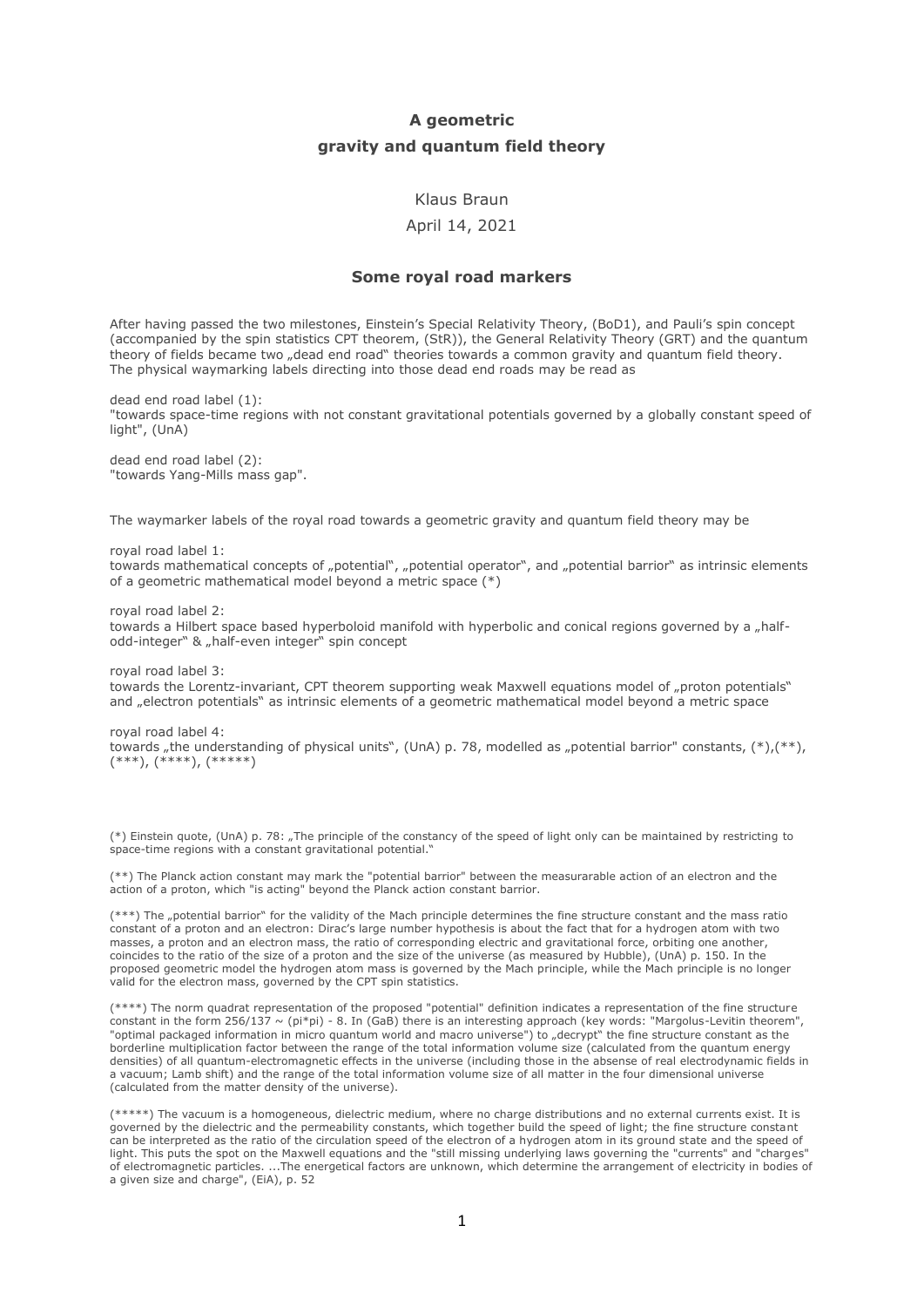#### **The proposed Hilbert space based model ...**

… overcomes the (mathematical model caused) Yang-Mills-Equations mass gap problem

… builds on the (mathematically) proven (physical) PCT theorem

... overcomes the main gap of Dirac's quantum theory of radiation, i.e. the small term representing the coupling energy of the atom and the radiation field becomes part of the H(1)-complementary (truly bosons) sub-space of the overall energy Hilbert space H(1/2); the new concept replaces Dirac's H(-n/2-e)-based point charge model by a H(-1/2)-based quantum element model

... acknowledges the primacy of micro quantum world against the macro (classical field) cosmology world, where the Mach principle governs the gravity of masses and masses govern the variable speed of light, (DeH)

... allows to revisit Einstein's thoughts on ETHER AND THE THEORY OF RELATIVITY in the context of the spacetime theory and the kinematics of the special theory of relativity modelled on the Maxwell-Lorentz theory of the electromagnetic field

... acknowledges the Mach principle as a selecting principle to select the appropriate classical cosmology field model out of the few current physical relevant ones, (DeH): the to be selected classical cosmology field equation model may be modelled as the Ritz approximation equation (= orthogonal projection onto the coarsegrained (energy) Hilbert sub-space H(1) of the overall variational representation in the overall H(1/2) (energy Hilbert) space) of an extended Newton model, accompanied with the Dirichlet integral based inner product, the and the three dimensional unit sphere S(3) based on the field of quaternions in sync with the Lorentz transformation

... aknowledges Bohm's property of a "particle" in case of quantum fluctuation, (BoD), chapter 4, section 9, (SmL).

The GRT describes a mechanical system characterized by the (inert  $=$  heavy) mass of the considered  $n$  particles" and their related interacting "gravity force"; the mathematical model framework is about a real number based (purely) metric space. This is about the distance measurment of real number points, which are per definition without any "mass density", (as long as the field of real numbers is not extended to the field of hyper-real number, i.e. as long as the Archimedian axiom is still valid). For a mechanical system every real-valued function of the location and momentum (real number) coordinates represents an observable of the physical system. The underlying metric space concept (equipped with an (only) "exterior" product of differential forms, because a metric space has no geometric structure at all) accompanied by a global nonlinear stable, Minkowski space, (ChD), is replaced by a H(1/2)-quantum energy Hilbert space concept equipped, where the H(1/2)-inner product is equivalent to a corresponding inner product of differential forms.

The Hilbert space framework supports also the solution to related challenges, e.g. regarding the "first mover" question (inflation, as a prerequiste) of the "Big Bang" theory, the symmetrical time arrow of the (hyperbolic) wave (and radiation) equation, governing the light speed and derived from the Maxwell equations by differentiation, no long term stable and well-posed 3D-NSE, no allowed standing (stationary) waves in the Maxwell equation, the mystery of the initial generation of an uplift force in a ideal fluid environment of aircraft wings, i.e. no fluids collisions with the wings surfaces, and a Landau equation based proof of the Landau damping phenomenon.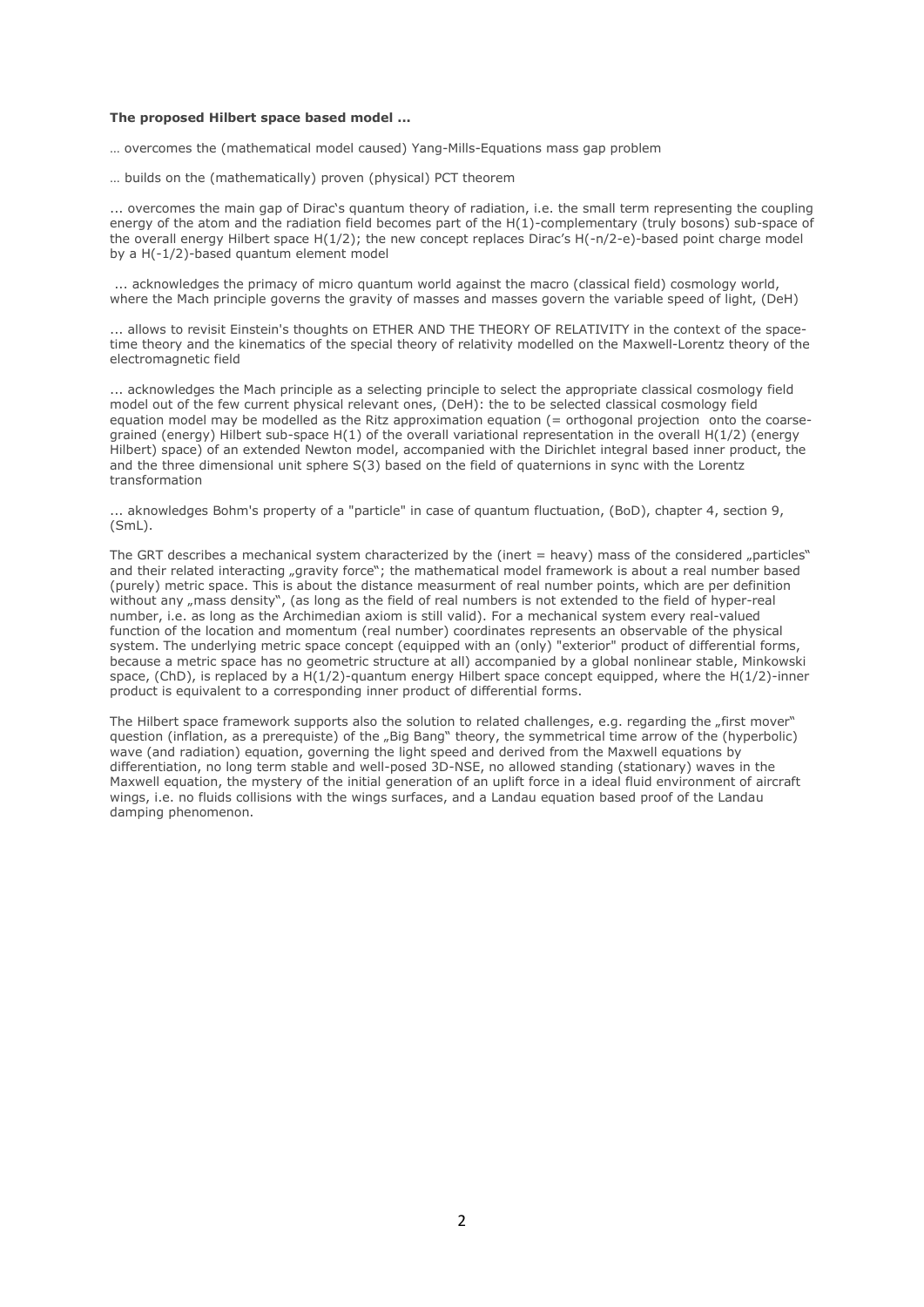## **Some more details**

The GRT describes a mechanical system characterized by the (inert  $=$  heavy) mass of the considered  $\_particles$ " and their related interacting "gravity force"; the mathematical model framework is about a real number based (purely) metric space. This is about the distance measurment of real number points, which are per definition without any "mass density", (as long as the field of real numbers is not extended to the field of hyper-real number, i.e. as long as the Archimedian axiom is still valid). For a mechanical system every real-valued function of the location and momentum (real number) coordinates represents an observable of the physical system. The underlying metric space concept (equipped with an (only) "exterior" product of differential forms, because a metric space has no geometric structure at all) accompanied by a global nonlinear stable, Minkowski space, (ChD), is replaced by a H(1/2)-quantum energy Hilbert space concept equipped, where the H(1/2)-inner product is equivalent to a corresponding inner product of differential forms.

Both quantum theories, the quantum mechanics and the quantum dynamics, are physical systems consisting of measurable variables and observable data; the mathematical model framework is about the same complex number based L(2) Hilbert space for both theories; its elements have wave character, which are built on Fourier series representation based on Hermite polynomials to model observables like location, momentum, energy density and energy radiation. To stablish the states of different observables in the same Hilbert space framework only simultaneously measurable observables may be considered.

The Hilbert space framework supports also the solution to related challenges, e.g. regarding the "first mover" question (inflation, as a prerequiste) of the "Big Bang" theory, the symmetrical time arrow of the (hyperbolic) wave (and radiation) equation, governing the light speed and derived from the Maxwell equations by differentiation, no long term stable and well-posed 3D-NSE, no allowed standing (stationary) waves in the Maxwell equation, the mystery of the initial generation of an uplift force in a ideal fluid environment of aircraft wings, i.e. no fluids collisions with the wings surfaces, and a Landau equation based proof of the Landau damping phenomenon.

#### **The proposed Hilbert space based model ...**

... overcomes the main gap of Dirac's quantum theory of radiation, i.e. the small term representing the coupling energy of the atom and the radiation field becomes part of the H(1)-complementary (truly bosons) sub-space of the overall energy Hilbert space H(1/2); the new concept replaces Dirac's H(-n/2-e)-based point charge model by a H(-1/2)-based quantum element model

... acknowledges the primacy of micro quantum world against the macro (classical field) cosmology world, where the Mach principle governs the gravity of masses and masses govern the variable speed of light, (DeH)

... allows to revisit Einstein's thoughts on ETHER AND THE THEORY OF RELATIVITY in the context of the spacetime theory and the kinematics of the special theory of relativity modelled on the Maxwell-Lorentz theory of the electromagnetic field

... acknowledges the Mach principle as a selecting principle to select the appropriate classical cosmology field model out of the few current physical relevant ones, (DeH): the to be selected classical cosmology field equation model may be modelled as the Ritz approximation equation  $(=$  orthogonal projection onto the coarsegrained (energy) Hilbert sub-space H(1) of the overall variational representation in the overall H(1/2) (energy Hilbert) space) of an extended Newton model, accompanied with the Dirichlet integral based inner product, the and the three dimensional unit sphere S(3) based on the field of quaternions in sync with the Lorentz transformation

... aknowledges Bohm's property of a "particle" in case of quantum fluctuation, (BoD), chapter 4, section 9, (SmL)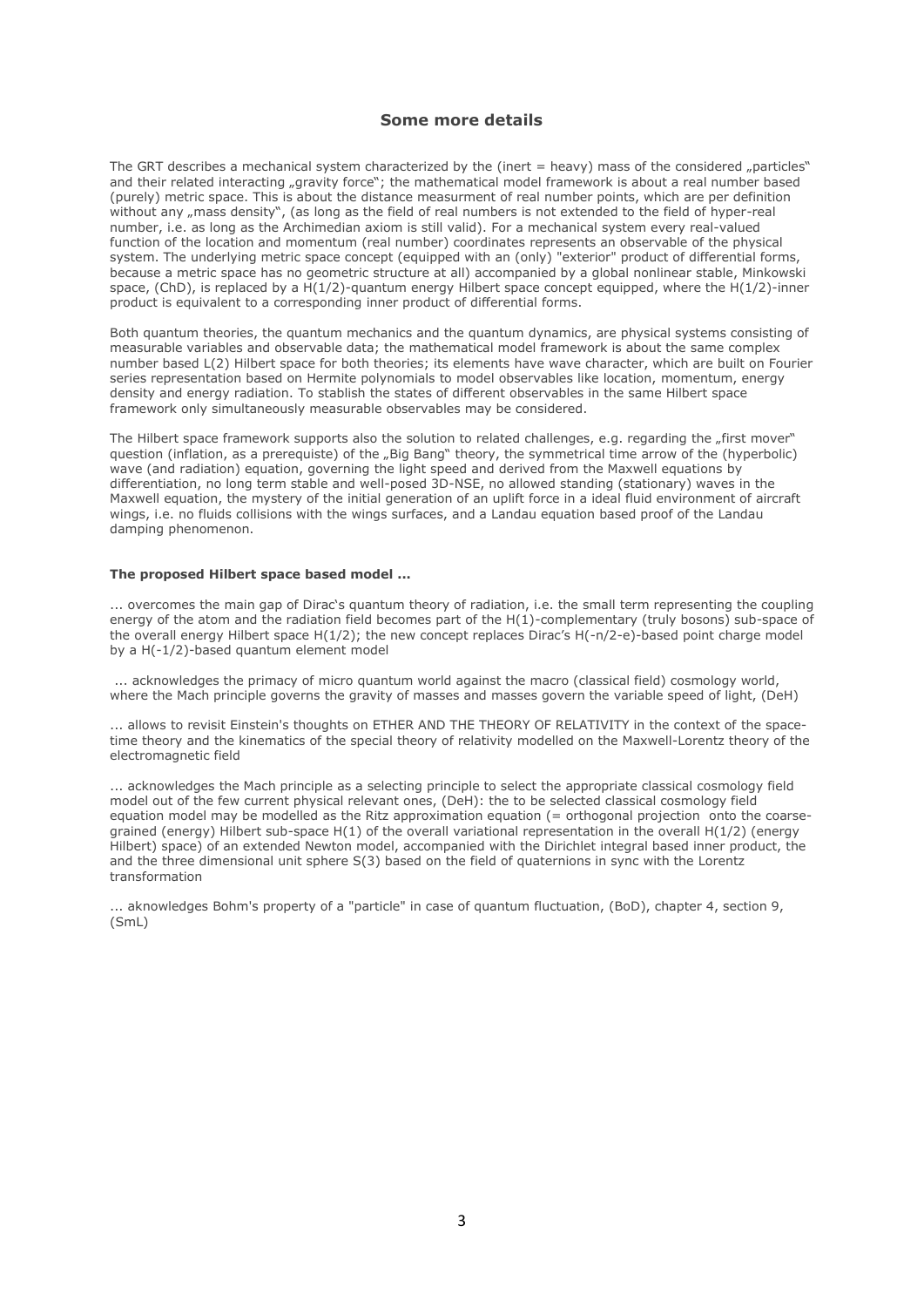#### **The proposed Hilbert space based model ...**

… *overcomes the (mathematical model caused) Yang-Mills-Equations mass gap problem*

#### **The Yang-Mills-, Maxwell- and Helmholtz-Equations**

The Yang-Mills theory is the generalization of the Maxwell theory of electromagnetism, where the chromo-electromagnetic field itself carries charges. As a classical field theory it has solutions which travel at the speed of light so that its quantum version should describe massless particles (gluons). However, the postulated phenomenon of color confinement permits only bound states of gluons, forming massive particles. This is the mass gap. The physical ("color") confinement challenge is that the phenomenon that "color-charged" particles (such as quarks and gluons) have not been isolated until today. Another challenge of "confinement" is asymptotic freedom which makes it conceivable that quantum Yang-Mills theory exists without restriction to low energy scales. Therefore, before going for hunting massless bosons, we should either intensify to capture quarks, or revisit the triple, "electron", "neutron", "proton", becoming the only physically observable fermions in a SRT & CPT aligned quantum theory of fields, based on the theory of Hilbert spaces with indefinite inner product, ((DrM), (AzT), (DrM), (VaM)) accompanied with the calculus of variations in a distributional Hilbert scale framework.

The integral form of the Maxwell equations is more closely connected to the physical situation, which is basically the combined Gauss' Electric Law and Ampere's Law, where electromagnetic waves propagate in the interior of a region in R(3) enclosed by a related region boundary. The corresponding two variational representations of the standard "electric" and "magnetic" boundary problem is enabled by the Green formulae accompanied with corresponding "natural" boundary conditions. When applying variational methods, the natural bilinear form of time-harmonic Maxwell equations is not coercive on the whole Sobolev space H(1). One can, however, make it coercive by adding a certain bilinear form on the boundary of the domain (CoM). The extended "electric" and "magnetic" (well-posed) boundary value problem is accompanied by the extended Green formulae, replacing the standard normal derivative concept by a "mass element" and "flux" concept, which is purely defined on the surface only, omitting the unit vector tangent concept, (PlJ). The proposed physical governing concept is the least action principle, (KnA).

We note that Maxwell equations hold only in regions with smooth parameter functions, modelling conductivity, dielectricity and permeability. Vacuum (i.e. the conductivity is zero) is a homogeneous, dielectric medium, where no charge distributions and no external currents exist. Therefore, the dielectric and the permeability tensors reduce to the dielectric and the permeability constants, which together build the speed of light. In order to consider situations in which a surface separates two media from each other, the constitutive parameters (modelling conductivity, dielectricity and permeability) are no longer continuous (i.e. also not differentiable). The concepts "conductivity", "dielectricity" and "permeability" are proposed to become intrinsic elements of the Hilbert space model, whereby the "transmission boundary conditions", ((KiA), p. 12) are governed by a least action principle. In scattering theory the solutions live in the unbounded exterior of a bounded domain. In standard theory the behavior of electromoagnetic fields at infinity has to be taken into account (example: Hertz dipole).

The solution of time-harmonic Maxwell equations in a vacuum leads to the Helmholtz equation. The fundamental solution of the Helmholtz equation at the origin is given by spherical wave fronts. The time-dependent magnetic field has the form of the Hertz dipole centered at the origin, (KiA) p. 14. In this example the considered solution functions tends to infinity when absolute(x) tends to infinity. In order to overcome this challenge the wave number k is replaced by the wave number -k. It leads to "outgoing" and "ingoing" wave fronts. For the scattering of electromagnetic waves the scattering waves have to be "outgoing" waves. Thus, it is required to exclude the second ones by additional conditions which are called radiation conditions (KiA) p. 15. The concept of "ingoing" wave fronts (accompanied by (the Sommerfeld or the Silver-Müller) radiation conditions) are proposed to become intrinsic elements of the Hilbert space model, whereby the "transmission boundary conditions" are governed by a least action principle.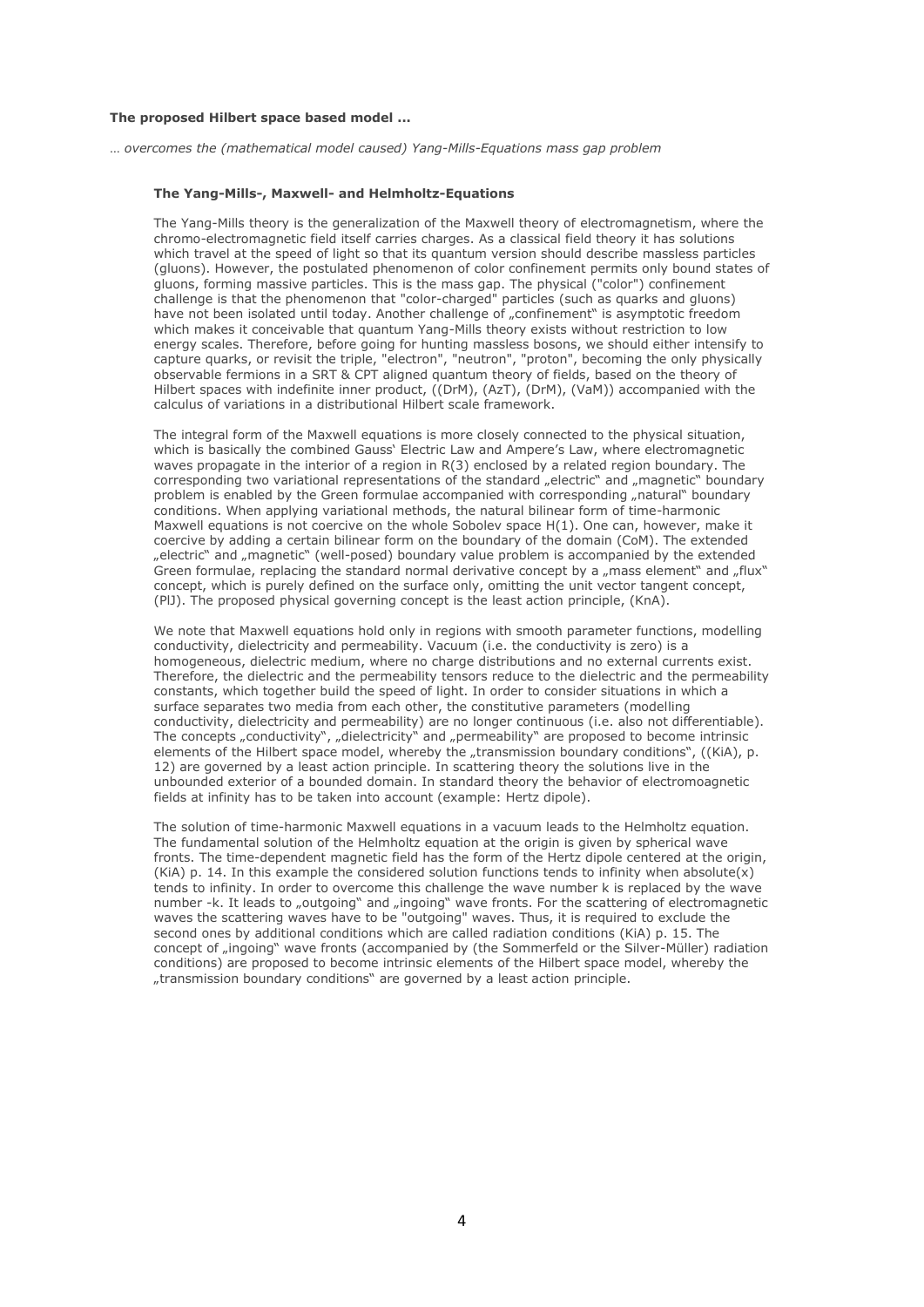#### **The proposed Hilbert space based model ...**

… *builds on the (mathematically) proven*

### **PCT theorem**

The (mathematically proven) spin-statistics PCT theorem says that "any Lorentz invariant local quantum field theory with a Hermitian Hamiltonian must have PCT (Charge-Parity-Time) symmetry". Mathematically speaking, the PCT theorem states, that the product of the transformations "P" ("Parity transformation" (resp. a "half integer" and "integer" spin concept), "C" ("Charge conjugation" (resp. confinement of spin property), "T" ("Time reversal" (resp. SRT (hyperbolic PDE) scope)), in one order or the other, is always a symmetry in local fields, whether or not the individual factors are. It is one of the only few mathematically proven quantum physical "theorems". The two essential assumptions in proving the spin/statistics relation are "relativity", i.e. the physical laws do not change under Lorentz transformation, and" microcausality", i.e. space-like separated fields either commute or anticommute. It can be made only for relativistic theories with a time direction.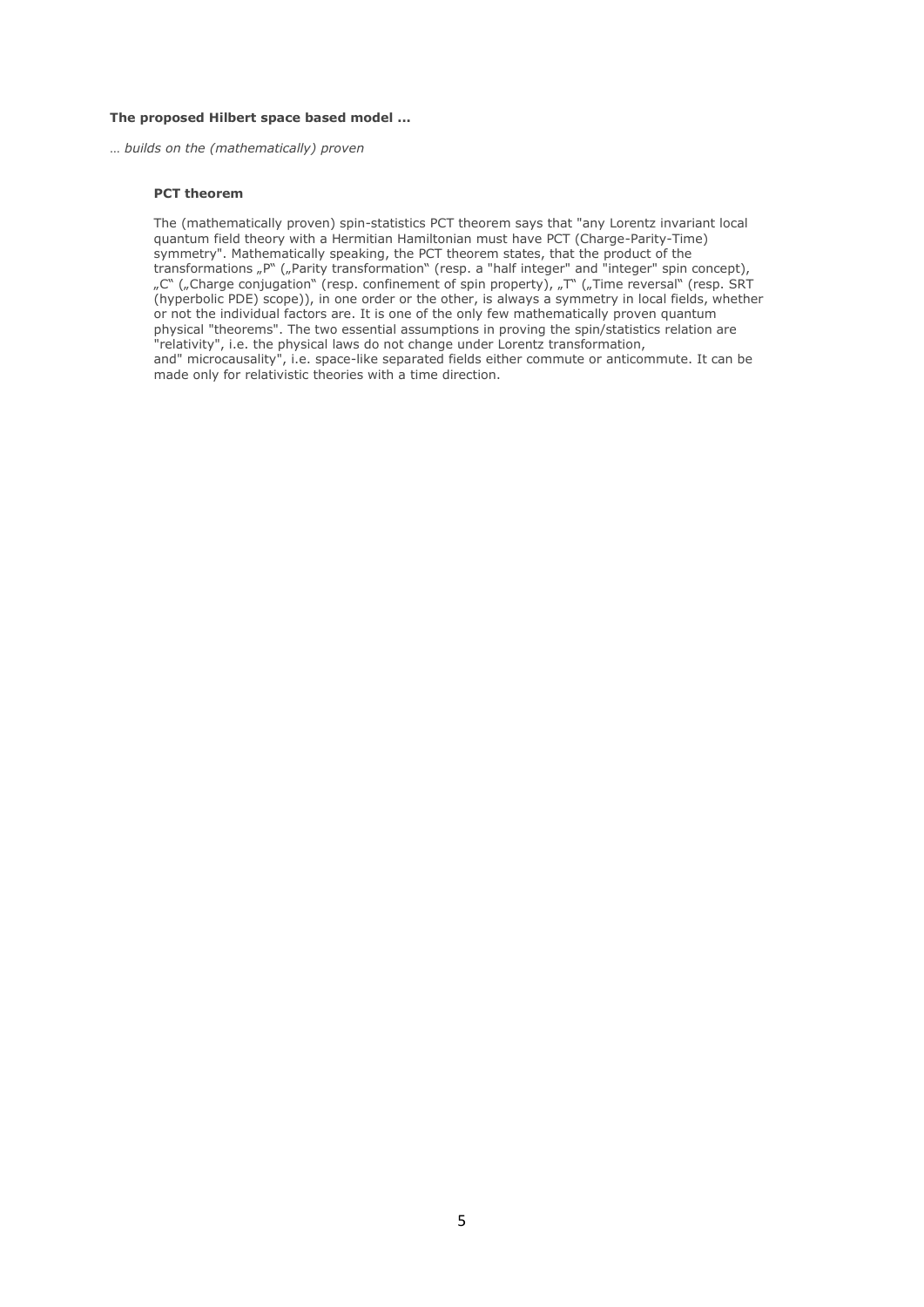#### **Some further royal road markings towards a single, geometric gravity and quantum field theory**

- the kinematical energy Hilbert space of the fermions is the standard weak Hilbert space H(1), equipped with the "Dirichlet integral" inner product

- the Hilbert space H(1) allows the split into two complementary spaces, providing a model for the physical concepts of "half-odd-integer" and "even-odd-integer" spins with related repulsive and attractive effects, mathematically governed by Riesz bases coming along with the non-harmonic Fourier series theory

- the Friedrichs extension of the Laplacian operator is a selfadjoint, bounded operator B with domain H(1). Thus, also the operator B induces a decomposition of H(1) into the direct sum of two subspaces, enabling the definition of a "potential" and a corresponding "grad" potential operator. Then a potential criterion defines a manifold, which represents a hyperboloid in the Hilbert space H(1) with corresponding hyperbolic and conical regions ((VaM) 11.2)

- the kinematical Hilbert space H(1) is compactly (coarse-grained) embedded into an overall energy Hilbert space  $H(1/2)$ , whereby the closed complementary subspace of  $H(1)$  governs all non-kinematical energies, i.e. the closed sub-space H(1,ortho) replaces all current bosons-type elementary particles

- theoretical physics models are defined as weak (distributional Hilbert scale based) variational (PDE) representations of the considered mechanical system, which is compactly (coarse-grained) embedded into an overall dynamical system. A first proof of concept is given by the Millennium problem of a well-posed initialboundary value problem of the 3D non-linear, non-stationary Navier -Stokes Equations, where the corresponding variational representation accompanied with an extended H(1/2) energy Hilbert space norm is well-posed

- the physical concept of "potential" is an intrinsic element of the geometric quantum field model, and is no longer an appropriately interpreted physical phenomenon of the considered physical situation; mathematically speaking, the concept of "potential" is an intrinsic element of the geometric Hilbert scale framework, and do not need to be chosen properly as a given functions of the considered PDE

- the "electron potential" (:= electric potential energy/unit charge) in the geometric quantum field (H(1/2) energy related Hilbert space) model corresponds to the electric potential as defined by the weak representation of the Maxwell equations; the hyperboloid manifold in the Hilbert space H(1) with corresponding hyperbolic and conical regions enables a corresponding "proton potential" governed by the related "spin type"; in other words, also the concept of repulsive electrons and attractive positrons are intrinsic parts of the geometric model; the differentiator from a physical perspective is about the fact, that the Planck action constant marks the barrior between the measurarable action of an electron and the action of a proton,which is beyond the Planck action constant

- Fourier transforms do not allow localization in the phase space, leading to the concept of windowed Fourier transforms. From a group theoretical perspective windowed Fourier transforms are identical to the wavelet transforms. The wavelet admissibility condition puts the spot on the Hilbert space H(1/2), (LoA). From a "mathematization" perspective "wavelet analysis may be considered as a mathematical microscope to look by arbitrary (optics) functions over the real line R on different length scales at the details at position b that are added if one goes from scale  $_n$ a" to scale  $_n$ a-da" with da>0 but infinitesimal small", (HoM) 1.2

- the one-dimensional counterpart of the below considered S(3) unit sphere is the unit circle. For the continuous wavelet transform of a function over the unit circle with respect to a wavelet g we recall from (HoM): "Geometrically, the wavelet transform of a function over the circle T is a function over the half-cylinder  $R(+)$  x T. … The Poisson summation formula shows a vanishing constant Fourier term and the positive and negative frequencies do not mix, enabling a corresponding  $(+/-)$  split of the L(2) space. ... the wavelet transform over the circle conserves energy. .. The wavelet transform with respect to a progressive, admissible wavelet is an isometry. …. In case where g=h it is now an orthogonal projector on the image of the wavelet transform

- the Hilbert space L(2) is compactly embedded into the larger generalized Hilbert space H(-1/2), (with its dual (energy) Hilbert space  $H(1/2)$  with respect to the  $L(2)$ -norm =  $L(2)$  metric)

- the Hilbert space H(-1/2) governs specific variables like (the not measureable) ground state energy

- weak variational (PDE) representations of real valued functions in a Hilbert scale framework, where a "coarsegrained" (Lebesgue integral based) Hilbert space L(2) governs the modelling requirements of mechanical systems

- the field equations may be represented by the Einstein-Hilbert action functional, which is already a baseline concept in the variational calculus

- the simultaneous measurement of the variables in the H(-1/2) framework is modelled as the orthogonal projections onto the (thermodynamics) statistical ("coarse-grained") Hilbert space L(2), which is compactly embedded into H(-1/2)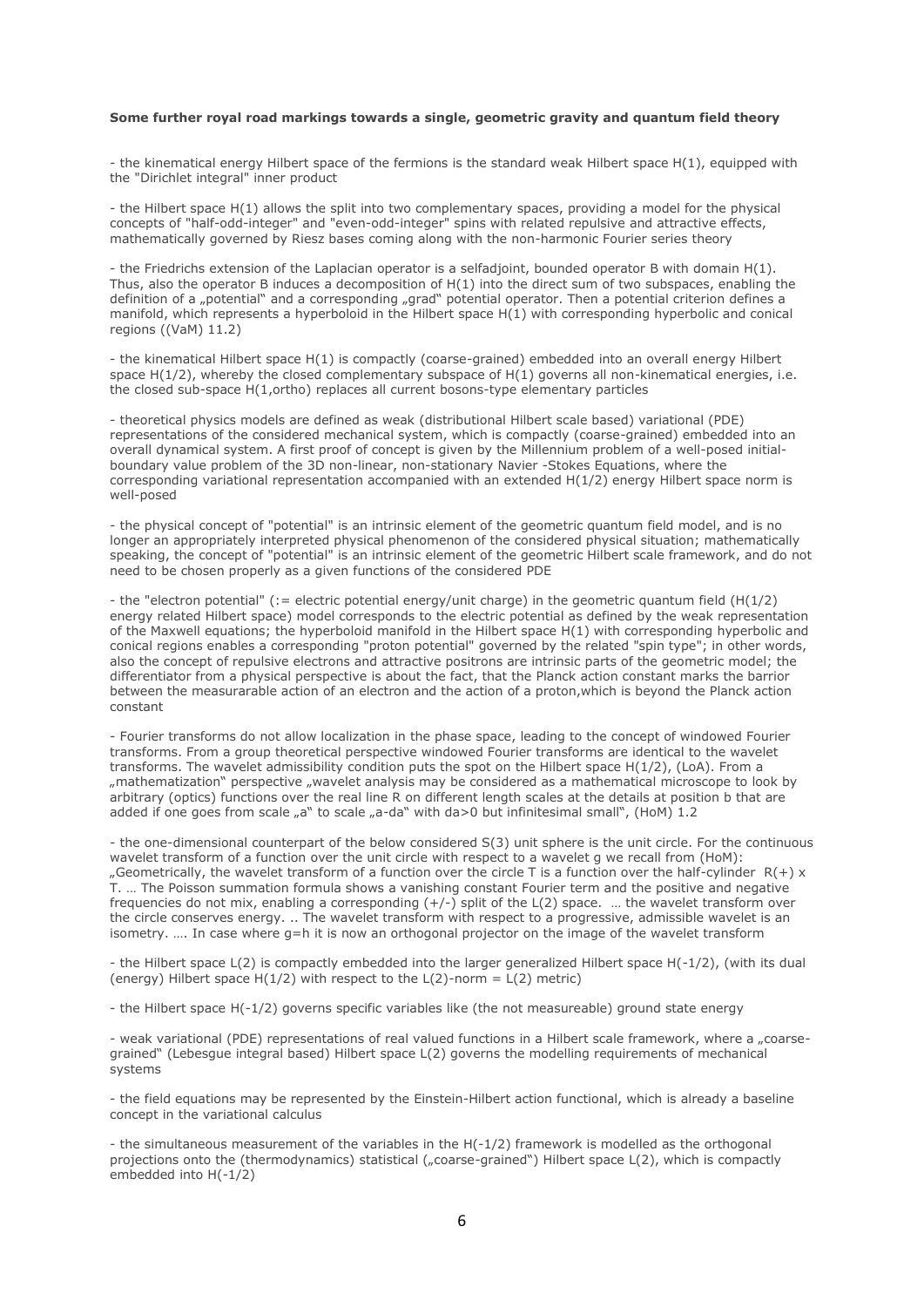- complex numbers play an important role in quantum mechanics; the extension to quantum dynamics needs a somehow richer object than R(3) or C(3) leading to Hamilton's quaternions as a fundamental building block of the universe accompanied by the three dimension unit sphere (UnA1)

- the Hilbert scale structure conserves the mechanical measurements in the standard L(2) Hilbert space framework, while the underlying energy dynamics are governed by the (much larger) orthogonal, closed subpace of  $L(2)$  in  $H(-1/2)$  with respect to the overall "quantum element" Hilbert space  $H(-1/2)$ 

- a Hilbert space is THE mathematical role model building geometric spaces, i.e. the proposed "coarse-grained" Hilbert scale structure is the best possible mathematical option to model the universe, which is nearly all about vaccuum, whereby most of the rest of the vacuum is nearly all about the sophisicated notions of "dark matter" and "dark energy"

- the metric space comes along with the need to choose between three so-called "geometries" (spherical, flat, hyperbolic) in combination with multiple possible, only locally relevant metrices (e.g. Schwarzschild, Robertson-Walker, Gödel), while indefinite inner product spaces provide an all-in-one package, which includes the concepts of a "potential", (independently defined from any coupling constant (!)) and a "potential operator", enabling the definition of a corresponding potential criterion (barrior) defining a manifold, which represents a hyperboloid with underlying hyperbolic and conical regions

- in a 4D-field based Hilbert scale framework the metric space based so-called "geometry" types are replaced by (problem specifically considered) PDE types, which are elliptic (mathematical object behind the naming convention: ellipse), parabolic (mathematical object behind the naming convention: straight (not a parabola)) and hyperbolic (mathematical object behind the naming convention: hyperbole) PDE; only the parabolic (time arrow) and the hyperbolic (time symmetry) PDEs require the concept of "time". The model problems for the three PDE types are (1) the Newton potential equation resp. the Helmholtz equation (elliptic, steady state), (2) the heat equation (parabolic) and (3) the wave (or radiation) equation (hyperbolic). In the context of the concept "wave" we note that "distortion-free progressing wave" (alternatively to "standing waves"), which are key for the theory of transmission of signals, are indeed a central subject in the theory of hyperbolic PDE. Relatively undistored spherical waves relate spherical waves to the problem of transmitting with perfect fidelity signals in all directions. For the related Courant-Hilbert conjecture, putting spherical waves for arbitrary timelike lines in case of two or four variables into a one-to-one relationship to the wave equation, we refer to (CoR) VI. §18. In order to prove this conjecture one might consider the fact that the only possible domain fields of the considered functions are the sets of the 1D real numbers, 2D complex numbers, and the 4D quaternions

- without the parabolic or hyperbolic space-time concept in the purely elliptic world, there is no theoretical model from which the numerical values of the velocity of light and the Planck constant can be derived, as the underlying units "meter" and "second" are out of scope, (UnA1) p. 138 ff: Anticipating the Courant-Hilbert conjecture there is the need for an alterative 4D field model, and further anticipating Hamilton's quaternions. Quarternions are a four dimensional number system enabling a tricky multiplication of complex numbers, leading to a four dimension unit ball with its underlying three-dimensional unit sphere, which is equivalent with rotations in three dimensional space. We note that Plemeli's concepts of "mass element" and "flow" in the context of the Green formulae are intrinsic elements of a unit sphere without the need of a "normal vector" accompanied with the concept of a "mass density". With respect to the physical universe we recall the following two quotes, (UnA1) p. 155:

R. Feynman: "Now you can look back and say that Pauli's spin matrices and operators were nothing but Hamiltion's quaternions"

W. Hamilton: "Somehow quaternions are a fundamental building block of physical universe"

- a coarse-grained mechanical Hilbert space L(2) embedded into the Hilbert space H(-1/2) allows a reinterpretation of the notion "entropy" in the context of the "discrete" Shannon entropy vs. the log(x)-function based "continuous entropy"; we note that the (still best known) relationship between the notions "volume V", "number of particles N", temperature T", "pressure P", "entropy S" and the related total energy E, as a function of the parameters S, V, N, is given by the total differential  $dE=TdS-PdV+c*dN$ 

- the coarse-grained mechanical (statistical) Hilbert space L(2) embedded into the overall Hilbert space H(-1/2) puts the spot on the Hawking-Hartle (probability theory related) "Interpretation of "The Wave Function of the Universe"" in (DrW): "the ground state is the amplitude for the Universe to appear from nothing"; ... "Physical probabilities, as exemplified by radioactive decay, start with something, a first situation (particle in space and time) becoming another situation (other particles in space and time). The probability is the chance that the transition from situation one to situation two happens during a certain interval of time, or that a particle is found in a certain volume of space, or something like that". In this context we note that the embeddedness of L(2) into H(-1/2) relates to the embeddedness of the set of rational numbers into the set of real numbers, whereby the countable set O is a "zero quantity set" with respect to the L(2) inner product (i.e. the probability to pick rational numbers ot of the set real numbers is zero). We note that the set of the (infinite) solutions of the field equations has the same cardinality as the set of real numbers

- the model supports also Einstein's composition model of radiation (Physikalische Zeitschrift 10 (1909), 185– 193), while at the same point in time indicates to revisit the related discourse note with W. Ritz (Physikalische Zeitschrift, 10, (1909), 323-324)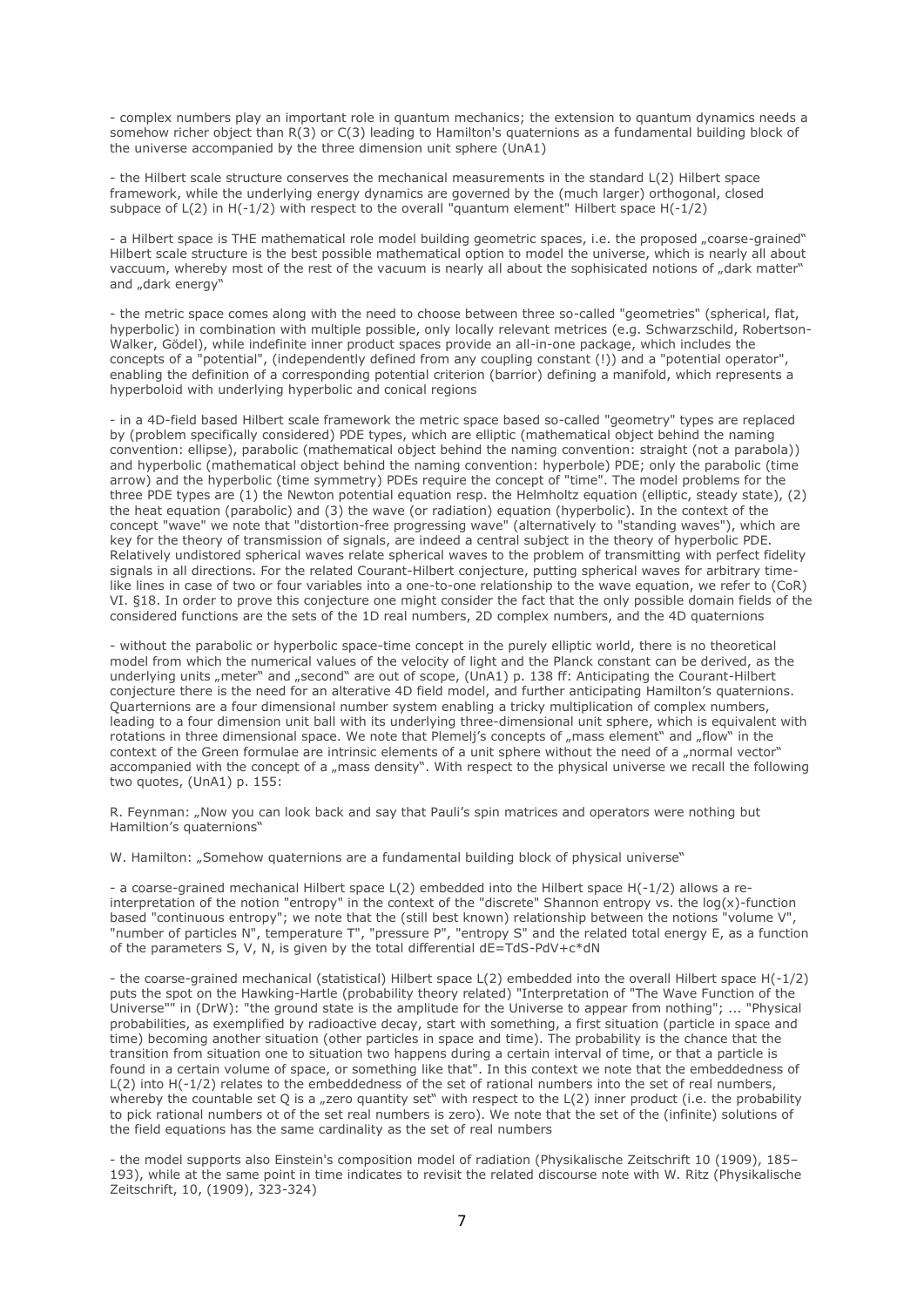- the extended H(1/2) (energy) Hilbert space framework replacing the Dirichlet integral based inner product space H(1) (derived from the classical Newton potential equation accompanied with Green's identities) leads to a well-posed 3D-non-linear, non-stationary Navier-Stokes boundary-initial value problem accompanied with Plemelj's extensions of Green's identities based on intrinsic surface notions "mass element" and "flux"). At the same time, it omits the Yang-Mills system (the expansion of the Maxwell equations in the context of the SMEP) accompanied with the corresponding (physical) Yang-Mills mass gap problem

- the SMEP (with its underlying separation into the categories fermions (EPs with spin 1/2 (electron, neutrino, quarks) and bosons ("EPs" with spin 0 (Higgs), spin 1 (gluons, W/Z-boson, spin 2 (graviton)) is replaced by a purely fermion based EP model defined in the coarse-grained Hilbert scale pair ((H(0),H(1)), governed by the complementary closed sub-space with respect to the overall  $(H(-1/2),H(1/2))$  Hilbert scale framework. As a consequence of the ("color") confinement problem of quarks (the phenomenon that "color-charged" particles (such as quarks and gluons) have not been isolated until today, i.e. they have not been observed until today), the "quark" concept is omitted by the original proton

- fermions are governed the Fermi statistics, whereby two identical fermions (EP with mass) cannot occupy the same quantum state (in a corresponding mathematical world this means that a mathematical "fermion" object behaves like a rational number). The Fermi oscillator is "a particularly simple system. It is a thing capable only for two levels, zero and "epsilon"", (ScE) p.20. The Fermi oscillator is basically the mathematical model for his famous "spin-concept". "The so-called "spin statistics theorem" is one of the few theorems in theoretical physics, which are proven based on very very little assumptions. .. it states that EPs with integer spin are representated by symmetric wave functions, while EPs with half integer spin  $(k+1/2, k=0,1,2,...)$  are representated as anti-symmetric wave functions" (HeW) p. 103. All bosons are governed by the Bose-Einstein statistics, which is concerned with "photon gases". A characteristic of the Bose-Einstein "photon gases" statistics is, that the concerned particles do not restrict the number of them that occupy the same (continuous) quantum state . All "photon gas" particles can be brought into the energetically lowest quantum state (below the critical temperature of "normal gas"), where they show the same "collective" behavior. They occupy a single (continuous) quantum state of zero momentum, while "normal gas" particles all have finite momentum. The statistical thermodynamics model for "normal gases" is the Planck oscillator; in the proposed model the related Planck-Schrödinger statistics of the n-particle problem starts with  $k=1$ , while to case  $k=0$ , the ground state energy case, is interpreted as physical condition for an model adequate ground state energy value approximation, from which the reduced Planck action variable can be derived, (ScE)

- Pauli's spin concept and its related spin statistics theorem is about amathematical object with the 2-value attributes, "half integer" and "integer" multipliers of the reduced Planck action quantum. The "connection" model of those spins is mathematically given by "complex number multiplication". The proposed fermions model is about the three observable EPs (electron, neutrino, positron) considered in a Hilbert space framework. The underlying field is the three-dimensional unit sphere S(3) enjoying the following properties

i) S(3) is isometric to "rotations in the three dimensional space"

ii) S(3) relates to the multiplication of triplets, Hamilton's concept of quarternions, (UnA1) p. 148

iii) quaternionic multiplication of a spatiotemporal derivative with "electromagnetic potential" leads to two terms precisely matching the known expressions for the electric and the magnetic fields of the Maxwell equations, (UnA1) p.152

iv) the governing mathematical concept of the Maxwell equations is the Lorentz transformation, which is a linear transformation mapping space-time onto space-time, preserving the scalar product

- the S(3) model in combination with a complex Lorentz group puts the spot on the famous Spin-Statistics-PCT theorem, (StR), pp. 9, 13: "The PCT theorem is a fundamental symmetry of physical laws. It is the only combination of C, P, and T transformations (see below) that is observed to be an exact symmetry of nature at the fundamental level. In terms of Einstein's SRT, "the CPT theorem says that CPT symmetry holds for all physical phenomena, or more precisely, that any Lorentz invariant local quantum field theory with a Hermitian Hamiltonian must have CPT symmetry""

- regarding general irreducible spinor fields and assumed "wrong" connections of spins with statistics of integer and half-odd integer spins, in which all fields either commute or anti-commute, we refer to the Spin-Statistics Theorem for General Spin, (StR) Theorem 4-10

- "Hubble's observations of a shift to the red in the spectra of the spiral nebulae—the farthest parts of the universe—indicated that they are receding from us with velocities proportional to their distances from us" (DiP). In the context of the spherical wave conjecture regarding observable the space-time hyperbolic world) Dirac's "new basis for cosmology" ((DiP) 1937), suggests "a model of the (physical) universe in which there is a natural velocity (requiring the concept of time) for the matter at any point, varying continuously from one point to a neighbouring point. Referred to a four-dimensional space-time picture, this natural velocity provides us with a preferred time-axis at each point, namely, the time-axis with respect to which the matter in the neighbourhood of the point is at rest. By measuring along this preferred time-axis we get an absolute measure of time, called the epoch."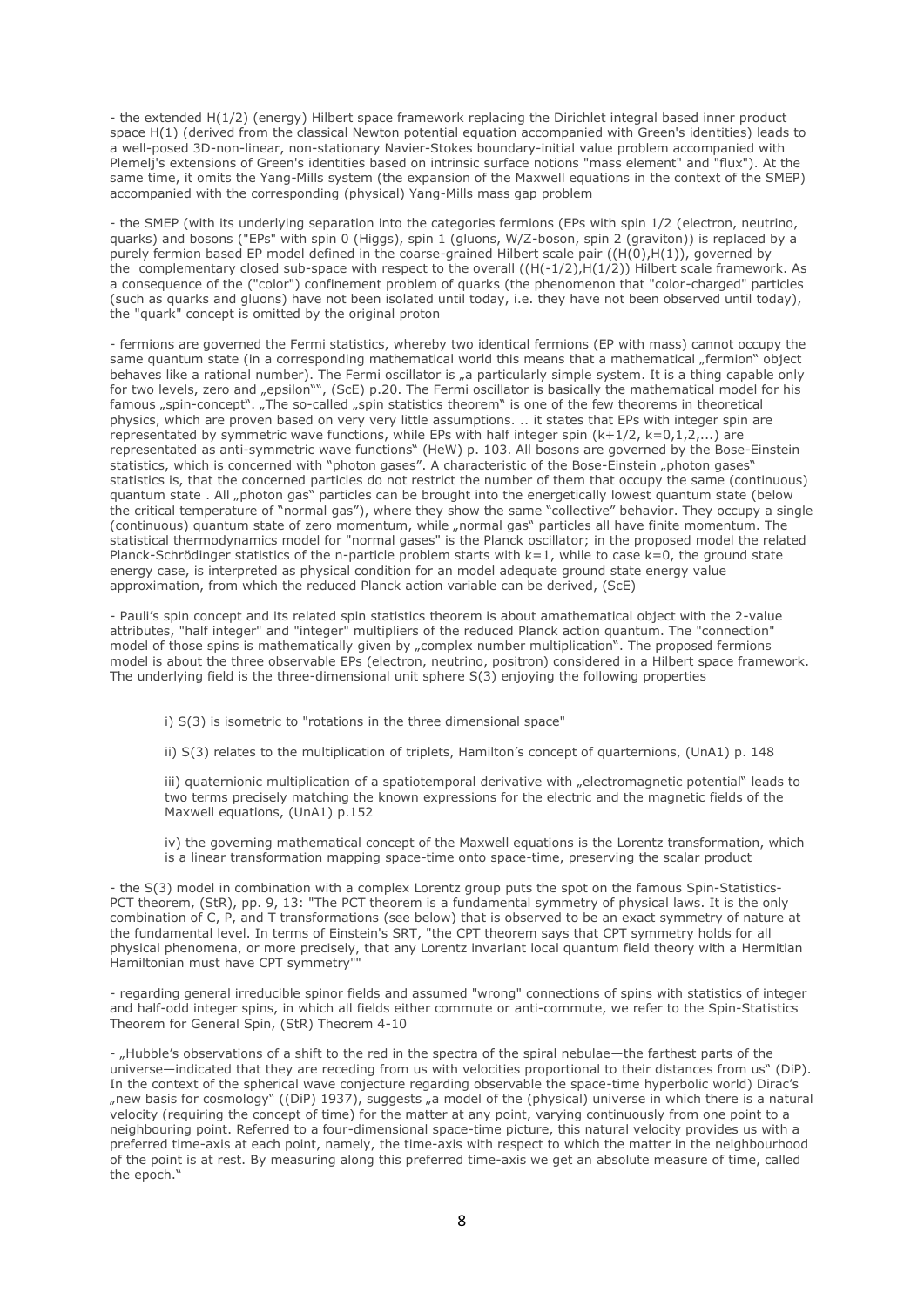- wave-mechanical vibrations correspond to the motion of particles of a gas resp. the eigenvalues and eigenfunctions of the harmonic (Planck) quantum oscillator modelled in the Hilbert scales L(2)/H(1)). The alternatively proposed energy space  $(H(1/2) = H(1) + H(1,ortho)$  indicates to revisit Schrödinger's "purely quantum wave" vision, which is about half-odd integer wave numbers, rather than integer quantum numbers. "The wave point of view in both cases (Bose-Einstein and Fermi-Dirac statistics) or at least in the Bose case (mathematically a simple oscillator of the Planck type) raises another interesting question: we may ask whether we ought not to adopt for the quantum numbers half-odd integers. .... On the other side, if we adopt straightaway, we get into erious trouble, especially on contemplating changes of the volume (e.g. adiabatic compression of a given volume of black body radiation), because in this process the (infinite) zero-point energy seems to change by infinite amounts!" (ScE) p. 50. We emphasis that the proposed model overcomes this challenge, as there is no n-particle problem anymore in the purely continous spectrum world of the considered complementary sub-space of the statistical Hilbert space L(2)

- An elliptic mathematical "reality" model of the universe governs two complementary subsets. There is the parabolic/hyperbolic "physical reality world", (which is a very "small" (in the sense of a zero quantity set) countable subset of the overall mathematical "reality" model), accompanied with physical-kinematical notions like "time", "velocity", "action" and e.g. the second law of thermodynamics. Then there is the dominant closed, complementary subset of the "physical reality" model, accompanied with purely mathematical-not measurable notions like "ground state energy". In this mathematical reality, (UnA1), concepts like Dirac's "epoch" or Penrose's "cycles of time" (for an alternative steady state model to describe, what came before the big bang), may be revisited to describe how elementary particles with mass are generated out of the purely mathematical, non-kinematical "world" and how a kind of "annihilation force" occurs measurable by the second law of thermodynamics. The guiding principle may be, that "time" (resp. only "time duration") as perceived by human consciousness aggregates and reflects the "actions" (accompanied with related "action variables", (HeW)) of observed physical systems, which are detectable and understandable (e.g. the scattering theory based methods or Einstein's composition of radiation model) only by statistical ((L(2)-Hilbert space based) measurement methods. Regarding the prospects success measuring the generation of an elementary particles with mass we note that the sum of countable zero quantity sets is again a zero quantity set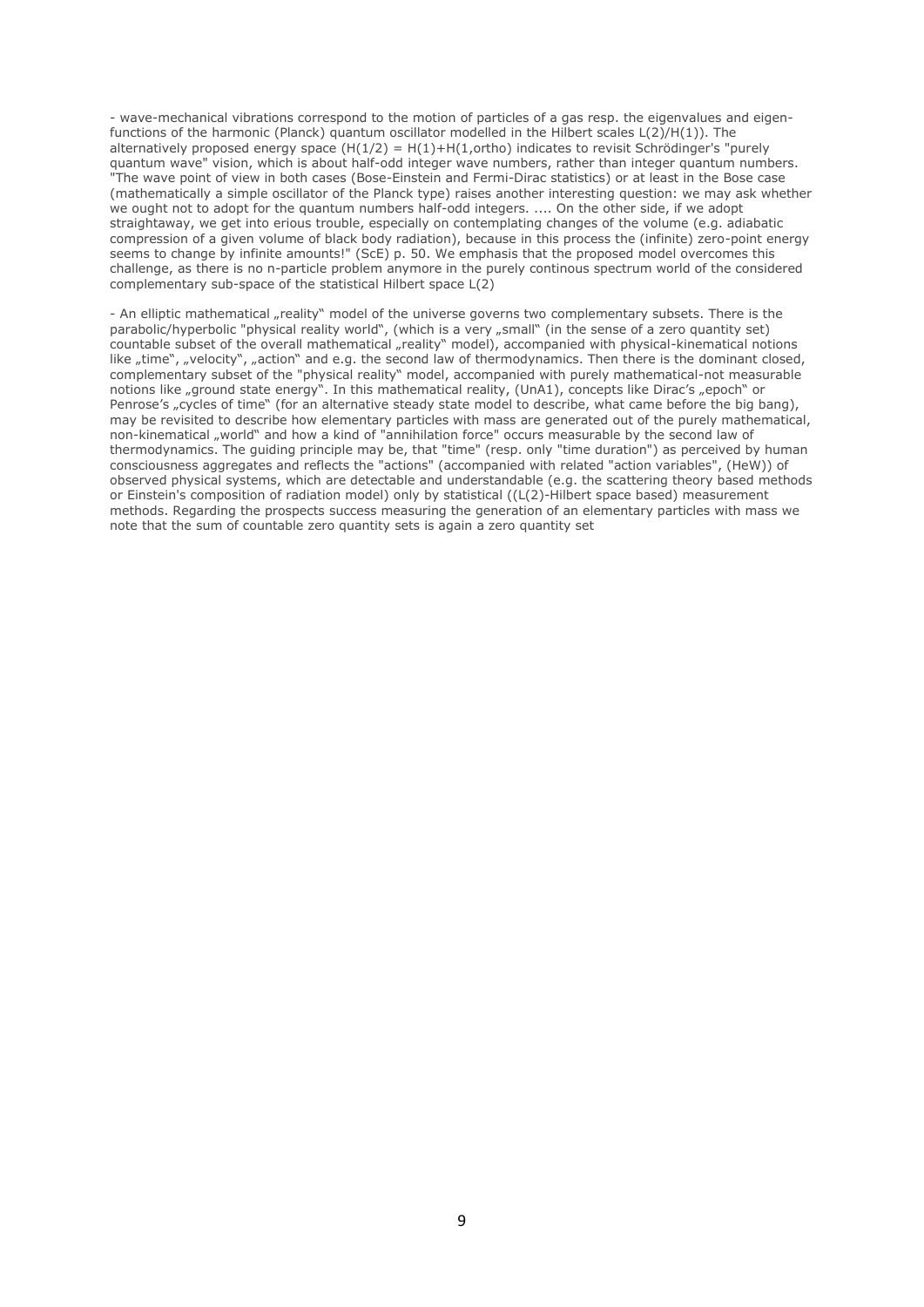#### **References & supporting papers**

(AbM) Abramowitz M., Stegun A., Handbook of mathematical functions, Dover Publications Inc., New York, 1970

(AhJ) Ahner J. F., A scattering trinity: the reproducing kernel, null-field equations and modified Green's functions, Q. J. Mech. Appl. Math. Vol. 39, No. 1, 153-162, 1986

(AlF) Almgren F. J., Plateau's Problem, An Invitation to Varifold Geometry, American Mathematical Society, New York, 2001

(AnE) Anderson E., The Problem of Time, Springer, Cambridge, UK, 2017

(AnJ) Annett J. F., Superconductivity, Superfluids and condensates, Oxford University Press, Oxford, 2004

(AnM) Anderson M. T., Geometrization of 3-manifolds via the Ricci flow, Notices Amer. Math. Sco. 51, (2004) 184-193

(ApT) Apostol T. M., Introduction to Analytic Number Theory, Springer Verlag, 2000

(ArA) Arthurs A. M., Complementary Variational Principles, Clarendon Press, Oxford, 1970

(ArE) Artin E., The Gamma Function, Holt, Rinehart and Winston, New York, Chicago, San Francisoc, Toronto, London, 1964

(ArN) Arcozzi N., Li X., Riesz transforms on spheres, Mathematical Research Letters, 4, 401-412, 1997

(AzA) Aziz A. K., Kellog R. B., Finite Element Analysis of Scattering Problem, Math. Comp., Vol. 37, No 156 (1981) 261-272

(AzT) Azizov T. Y., Ginsburg Y. P., Langer H., On Krein's papers in the theory of spaces with an indefinite metric, Ukrainian Mathematical Journal, Vol. 46, No 1-2, 1994, 3-14

(AzT1) Azizov, T. Y., Iokhvidov, I. S., Dawson, E. R., Linear Operators in Spaces With an Indefinite Metric, Wiley, Chichester, New York, 1989

(BaB) Bagchi B., On Nyman, Beurling and Baez-Duarte's Hilbert space reformulation of the Riemann Hypothesis, Indian Statistical Institute, Bangalore Centre, (2005), [www.isibang.ac.in](http://www.isibang.ac.in/)

(BaÁ) Baricz À., Mills' ratio: Monotonicity patterns and functional inequalities, J. Math. Anal. Appl. 340, 1362- 1370, 2008

(BaÀ) Baricz Á., Pogány T. K., Inequalities for the one-dimensional analogous of the Coloumb potential, Acta Polytechnica Hungarica, Vol. 10, No. 7, 53-67, 2013

(BaJ) Barbour J., Scale invariant gravity, particle dynamics, [gr-qc/0211021](https://arxiv.org/abs/gr-qc/0211021)

(BaR) Barnard R. W., Gordy M., Richards K. C., A note on Turán type and mean inequalities for the Kummer function, J. Math. Anal. Appl. 349 (1), 259-263, 2009

(BeA) Besse A., L., Einstein Manifolds, Springer-Verlag, Berlin, Heidelberg, 1987

(BeB) Berndt B. C., Ramanujan's Notebooks, Part I, Springer Verlag, New York, Berlin, Heidelberg, Tokyo, 1985

(BeB1) Berndt B. C., Number Theory in the Spirit of Ramanajan, AMS, Providence, Rhode Island, 2006

(BeG) Besson G., The geometrization conjecture after R. Hamilton and G. Perelman, Rend. Sem. Mat. Pol. Torino, Vol. 65, 4, 2007, pp. 397-411

(BeI) Belogrivov, I. I., On Transcendence and algebraic independence of the values of Kummer's functions, Translated from Sibirskii Matematicheskii Zhurnal, Vol. 12, No 5, 1971, 961-982 (BeL) Bel L., Introduction d'un tenseur du quatrième ordre, C. R. Acad. Sci. Paris, 247, 1094-1096, 1959

(BlD) Bleecker D., Gauge Theory and Variational Principles, Dover Publications, Inc., Mineola, New York, 1981

(BiI) Biswas I., Nag S., Jacobians of Riemann surfaces and the Sobolev space  $H_{1/2}$  on the circle, Mathematical Research Letters, 5, 1998, pp. 281-292

(BiN) Bingham N. H., Goldie C. M., Teugels J. L., Regular variation, University Press, Cambridge, 1989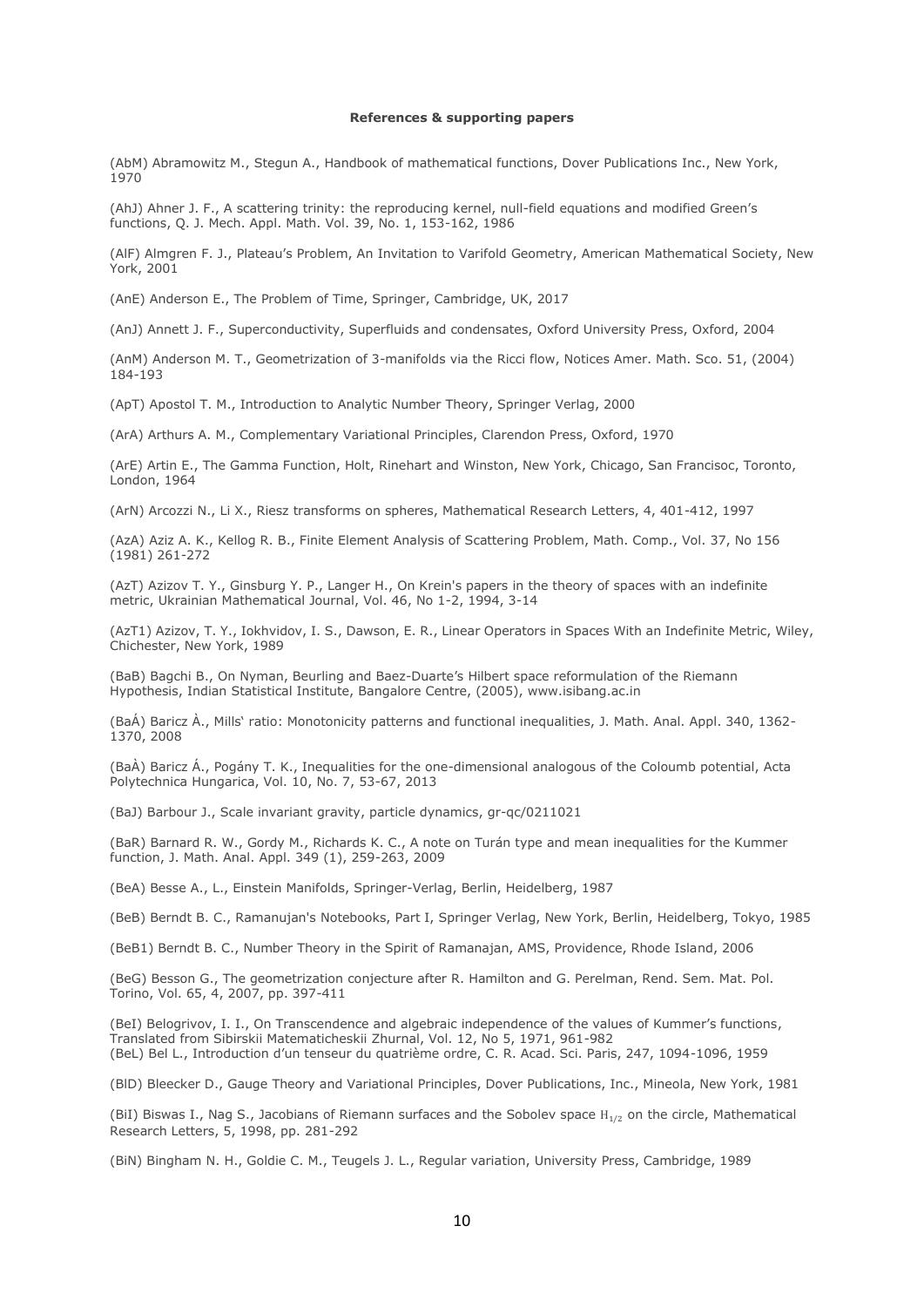(BiN1) Bingham N. H., Szegö's theorem and its probabilistic descendants, Probability Surveys, Vol. 9, 287-324 2012

(BiP) Biane P., Pitman J., Yor M., Probability laws related to the Jacobi theta and Riemann Zeta functions, and Brownian excursion, Amer. Math. soc., Vol 38, No 4, 435-465, 2001

(BoD) Bohm D., Wholeness and the Implicate Order, Routledge & Kegan Paul, London, 1980

(BoD1) Bohm D., The Special Theory of Relativity, Routledge Classics, 2006

(BoJ) Bognar J., Indefinite Inner Product Spaces, Springer-Verlag, Berlin, Heidelberg, New York, 1974

(BoJ1) Bourgain J., Kozma G., One cannot hear the winding number, J. Eur. Math. Soc. 9, 2007, pp. 637-658

(BoM) Bonnet M., Boundary Integral Equations Methods for Solids and Fluids, John Wiley & Sons Ltd., Chichester, 1995

(BrH) Bezis H., Asymptotic Behavior of Some Evolution Systems, In: Nonlinear Evolution Equations (M. C. Crandall ed.). Academic Press, New York, 141-154, 1978

(BrK0) Braun K., Interior Error Estimates of the Ritz Method for Pseudo-Differential Equations, Japan J. Appl. Math., 3, (1986), 59-72

(BrK) Braun K., A new ground state energy model, [www.quantum-gravitation.de](http://www.quantum-gravitation.de/)

[\(BrK1\) Braun K., An alternative Schroedinger \(Calderon\) momentum operator enabling a quantum gravity](http://www.fuchs-braun.com/null)  [model](http://www.fuchs-braun.com/null)

[\(BrK2\) Braun K., Global existence and uniqueness of](http://www.fuchs-braun.com/null) 3D Navier-Stokes equations

[\(BrK3\) Braun K., Some remarkable Pseudo-Differential Operators of order -1, 0, 1](http://www.fuchs-braun.com/null)

(BrK4) Braun K., A Kummer function based Zeta function theory to prove the Riemann Hypothesis and the Goldbach conjecture

(BrK5) An alternative trigonometric integral representation of the Zeta function on the critical line

(BrK6) [Braun K., A distributional Hilbert space framework to prove the Landau damping phenomenon](http://www.fuchs-braun.com/null)

(BrK7=BrK1) Braun K., An alternative Schroedinger (Calderón) momentum operator enabling a quantum gravity model

(BrK8) Braun K., Comparison table, math. modelling frameworks for SMEP and GUT

(BrK10) Braun K., J. A. Nitsche´s footprints to NSE problems, www.navier-stokes-equations.com

(BrK related papers) www.navier-stokes-equations.com/author-s-papers

(BuH) Buchholtz H., The Confluent Hypergeometric Function, Springer-Verlag, Berlin, Heidelberg, New York, 1969

(BrR) Brent R. P., An asymptotic expansion inspired by Ramanujan, [rpb@cslab.anu.edu.au](mailto:rpb@cslab.anu.edu.au)

(CaD) Cardon D., Convolution operators and zeros of entire functions, Proc. Amer. Math. Soc., 130, 6 (2002) 1725-1734

(CaF) Cap F., Lehrbuch der Plasmaphysik und Megnetohydrodynamic, Springer-Verlag Wien, New York, 1994

(CaH) Cao H.-D., Zhu X.-P., Hamilton-Perelman's Proof of the Poincare Conjecture and the Geometrization Conjecture, arXiv:math/0612069v1, 2006

(CaH1) Cao H. D., Chow B., Chu S. C., Yau S. T., Collected Papers on Ricci Flow, International Press2003

(CaJ) Cao J., DeTurck D., The Ricci Curvature with Rotational Symmetry, American Journal of Mathematics 116,  $(1994)$ , 219-241

(CeC) Cercignani C., Theory and application of the Boltzmann equation, Scottish Academic Press, Edinburgh, Lonson, 1975

(ChD) Christodoulou D., Klainerman, Asymptotic properties of linear field equations in Minkowski space, Comm. Pure Appl. XLIII, 137-199, 1990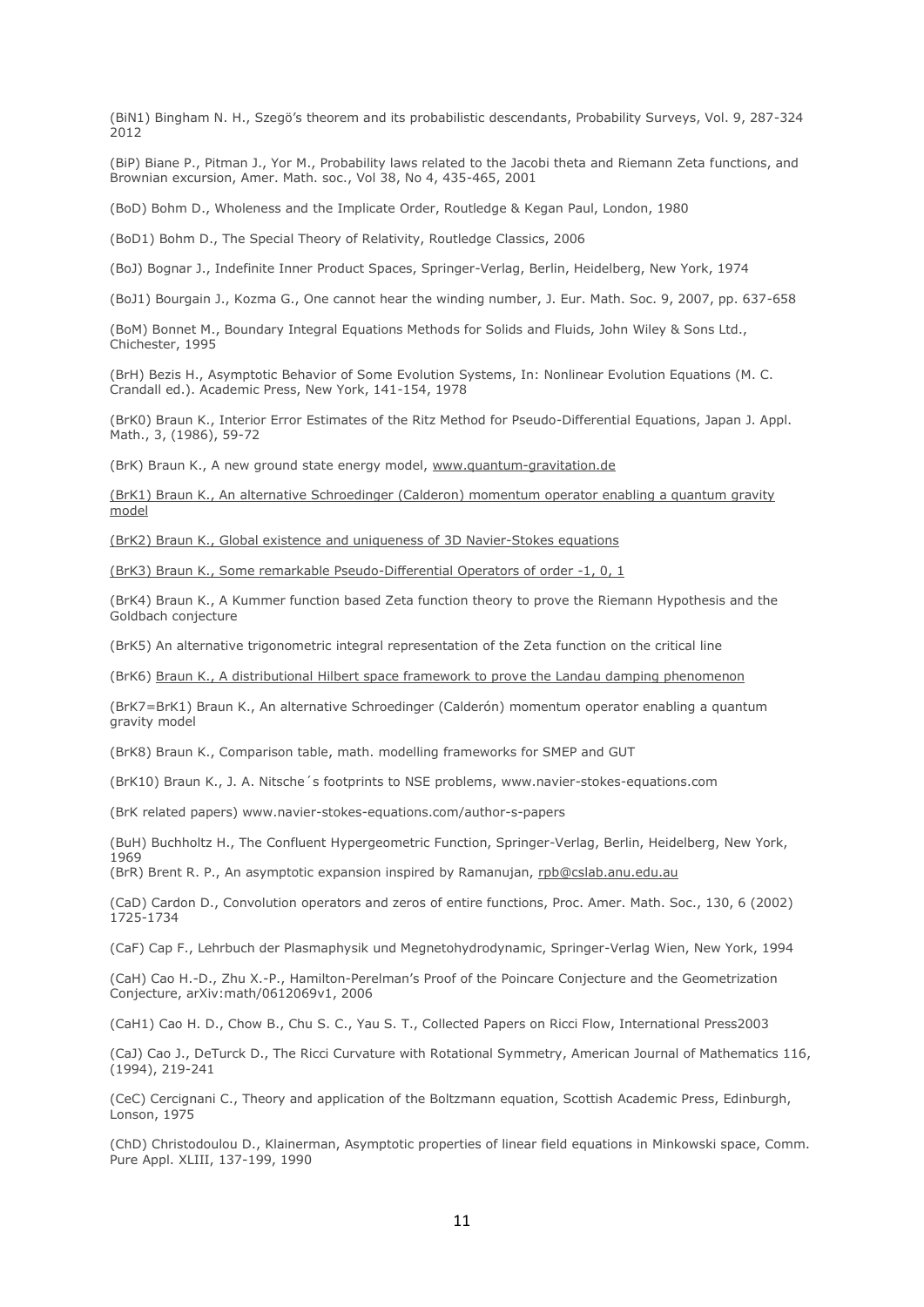(ChD1) Christodoulou D., Klainerman, The Global Nonlinear Stability of the Minkowski Space, Princeton University Press, New Jersey, 1993

(ChF) Chen F., F., Introdcution to Plasma Physics and Controlled Fusion, Volume I: Plasma Physics, Plenum Press, New York, 1984

(ChH) Chen H., Evaluations of Some Variant Euler Sums, Journal of Integer Sequences, Vol. 9, (2006) 1-9

(ChJ) Chabrowski J. H., Variational Methods for Potential Operator Equations: With Applications to Nonlinear Elliptic Equations, DeGruyter Studies in Mathematics, Vol. 24, Berlin, New York, 1997

(ChK) Chandrasekharan K., Elliptic Functions, Springer-Verlag, Berlin, Heidelberg, New York, Tokyo, 1985

(ChK1) Chaudhury K. N., Unser M., On the Hilbert transform of wavelets, arXiv:1107.4619v1

(ChJ) Choi J., Srivastava H. M., The Clauen function and ist related Integrals, Thai J. Math., Vol 12, No 2, 251- 264, 2014

(CiI) Ciufolini I., Wheeler J. A., Gravitation and Inertia, Princeton University Press, Princeton, New Jersey, 1995

(CoF) Coffey M. W., Polygamme theory, Li/Kneiper constantts, and validity of the Riemann Hypothesis, [http://arxiv.org](http://arxiv.org/)

(CoJ) Conway J. H., On Numbers and Games, CRC Press, Taylor & Francis Group, Boca Raton, London, New York, 2001

(CoM) Costabel M., Coercive Bilinear Form for Maxwell's Equations, Journal of Mathematical Analysis and Applications, Vol. 157, No 2, 1991, pp. 527-541

(CoP) Constatin P., Lax P. D., Majda A., A simple one-dimensional model for the three-dimensional vorticity model, Communications on Pure and Applied Mathematics, Vol. XXXVIII, 715-724, 1985

(CoR) Courant R., Hilbert D., Methods of Mathematical Physics Volume II, J. Wiley & Sons, New York, 1989

(DaP) Davis P. J., Hersh R., The Mathematical Experience, A Mariner Book, Houghton Mifflin Company, Boston, New York, 1998

(DeH) Dehnen H., Hönl H., Westphal K., Ein heuristischer Zugang zur allgemeinen Relativitätstheorie, Annalen der Physik, 7. Folge, Band 6, 1960, Freiburg/Br., Institut für theoretische Physik der Universität. Bei der Redaktion eingegangen am 2. Juni 1960

(DeJ) Derezinski J., Richard S., On Radial Schrödinger Operators with a Coulomb Potential, Ann. Henri Poincaré 19 (2018), 2869-2917

(DeJ1) Derbyshire J., Prime Obsession, Joseph Henry Press, Washington, D. C., 2003

(DeL) Debnath L., Shah F. A., Wavelet Transforms and Their Applications, Springer, New York, Heidelberg, Dordrecht, London, 2015

(DeR) Dendy R. O., Plasma Dynamics, Oxford Science Publications, Oxford, 1990

(DeR1) Dedekind R., Continuity and Irrational Numbers, Essays on the Theory of Numbers, Continuity and Irrational Numbers, Dover Publications, New York

(DiP) Dirac P. A. M., A new basis for cosmology, Proc. R. Soc. Lond., Series A, 1938, Vol. 165, pp. 199-208

(DiP1) Dirac P. A. M., Classical Theory of Radiating Electrons, Proc. R. Soc. Lond., Series A, 1938, Vol. 167, pp. 148-169

(DiR) Dicke R. H., Gravitation without a Principle of Equivalence, Rev. Mod. Phys. 29, 1957, pp. 363-376

(DrM) Dritschel M. A., Rovnyak, J., Operators on indefinite inner product spaces

(DrW) Drees W. B., Interpretation of "The Wave Function of the Universe", International Journal of Theoretical Physics, Vol. 26, No 10, 1987, pp. 939942

(EbH) Ebbinghaus H.-D. et al., Numbers, Springer Science, Business Media New York, 1991

(EbP) Ebenfelt P., Khavinson D., Shapiro H. S., An inverse problem for the double layer potential, Computational Methods and Function Theory, Vol. 1, No. 2, 387-401, 2001

(EdH) Edwards Riemann's Zeta Function, Dover Publications, Inc., Mineola, New York, 1974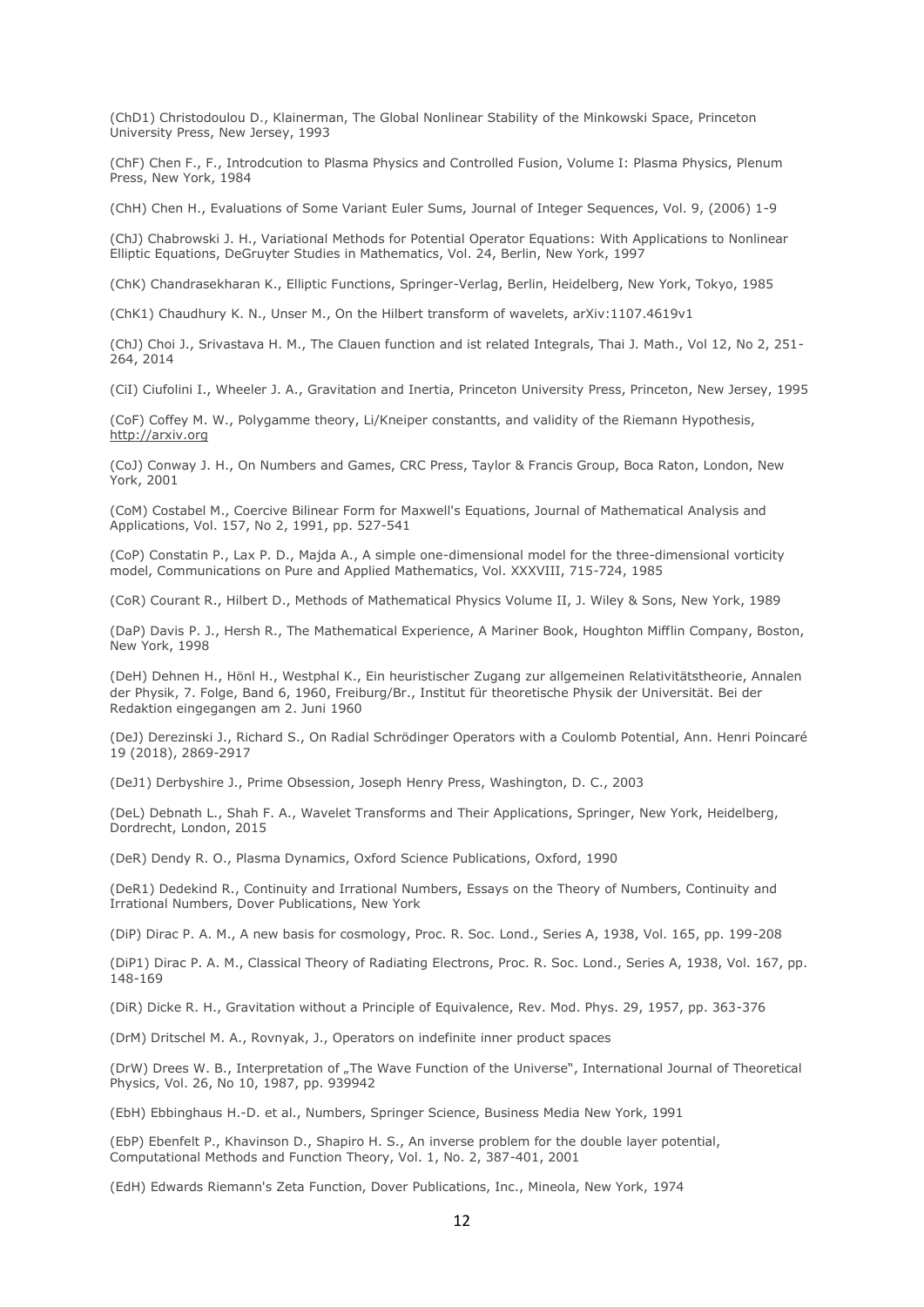(EhP) Ehrlich P., Contemporary infinitesimalist theories of continua and their late 19th- and early 20th-century forerunners, arXiv.org 180.03345, Dec 2018

(EiA) Einstein A., Grundzüge der Relativitätstheorie, Vieweg & Sohn, Braunschweig, Wiesbaden, 1992

(EiA1) Einstein A., Äther und Relativitätstheorie, Julius Springer, Berlin, 1920

(EiA2) Einstein A., Podolsky B., Rosen N., Can Quantum-Mechanical Description of Physical Reality Be Considered Complete?, Physical Review, Vol. 47, 1935

(EiA3) Einstein A., Über den Einfluß der Schwerkraft auf die Ausbreitung des Lichtes, Annalen der Physik, 35, 1911, pp. 898-908

(EiA4) Einstein A., Mein Weltbild, Ullstein, 2019

(ElL) Elaissaoui L., Guennoun Z. El-Abidine, Relating log-tangent integrals with the Riemann zeta function, arXiv, May 2018

(ElL1) Elaissaoui L., Guennoun Z. El-Abidine, Evaluation of log-tangent integrals by series involving zeta(2n+1), arXiv, May 2017

(EsG) Eskin G. I., Boundary Value Problems for Elliptic Pseudodifferential Equations, Amer. Math. Soc., Providence, Rhode Island, 1981

(EsO) Esinosa O., Moll V., On some definite integrals involving the Hurwitz zeta function, Part 2, The Ramanujan Journal, 6, p. 449-468, 2002 (EsR) Estrada R., Kanwal R. P., Asymptotic Analysis: A Distributional Approach, Birkhäuser, Boston, Basel, Berlin, 1994

(EyG) Eyink G. L., Stochastic Line-Motion and Stochastic Conservation Laws for Non-Ideal Hydrodynamic Models. I. Incompressible Fluids and Isotropic Transport Coefficients, arXiv:0812.0153v1, 30 Nov 2008

(FaK) Fan K., Invariant subspaces of certain linear operators, Bull. Amer. Math. Soc. 69 (1963), No. 6, 773-777

(FaM) Farge M., Schneider K., Wavelets: application to turbulence, University Warnick, lectures, 2005

(FaM1) Farge M., Schneider K., Wavelet transforms and their applications to MHD and plasma turbulence: a review, arXiv:1508.05650v1, 2015

(FeE) Fermi E., Quantum Theory for Radiation, Reviews of Modern Physics, Vol. 4, 1932

(FeR) Feynman R. P., Quantum Electrodynamics, Benjamin/Cummings Publishing Company, Menlo Park, California, 1961

(FlD) Fleisch D., A Student's Guide to Maxwell's Equations, Cambridge University Press, 2008

(GaA) Ganchev A. H., Greenberg W., van der Mee C. V. M., A class of linear kinetic equations in Krein space setting, Integral Equations and Operator Theory, Vol. 11, 518-535, 1988

(GaB) Ganter B., Die Entschlüsselung der Feinstrukturkonstanten, [bernd.ganter.fsk@gmx.de](mailto:bernd.ganter.fsk@gmx.de)

(GaG) Galdi G. P., The Navier-Stokes Equations: A Mathematical Analysis, Birkhäuser Verlag, Monographs in Mathematics, ISBN 978-3-0348-0484-4

(GaL) Garding L., Some points of analysis and their history, Amer. Math. Soc., Vol. 11, Providence Rhode Island, 1919

(GaW) Gautschi W., Waldvogel J., Computing the Hilbert Transform of the Generalized Laguerre and Hermite Weight Functions, BIT Numerical Mathematics, Vol 41, Issue 3, pp. 490-503, 2001

(GiY) Giga Y., Weak and strong solutions of the Navier-Stokes initial value problem, Publ. RIMS, Kyoto Univ. 19 (1983) 887-910

(GöK) Gödel, K., An Example of a New Type of Cosmological Solutions of Einstein's Field Equations of Gravitation, Review of Modern Physics, Vol. 21, No. 3, 1949

(GrI) Gradshteyn I. S., Ryzhik I. M., Table of integrals series and products, Academic Press, New York, San Franscisco, London, 1965

(GrJ) Graves J. C., The conceptual foundations of contemporary relativity theory, MIT Press, Cambridge, Massachusetts, 1971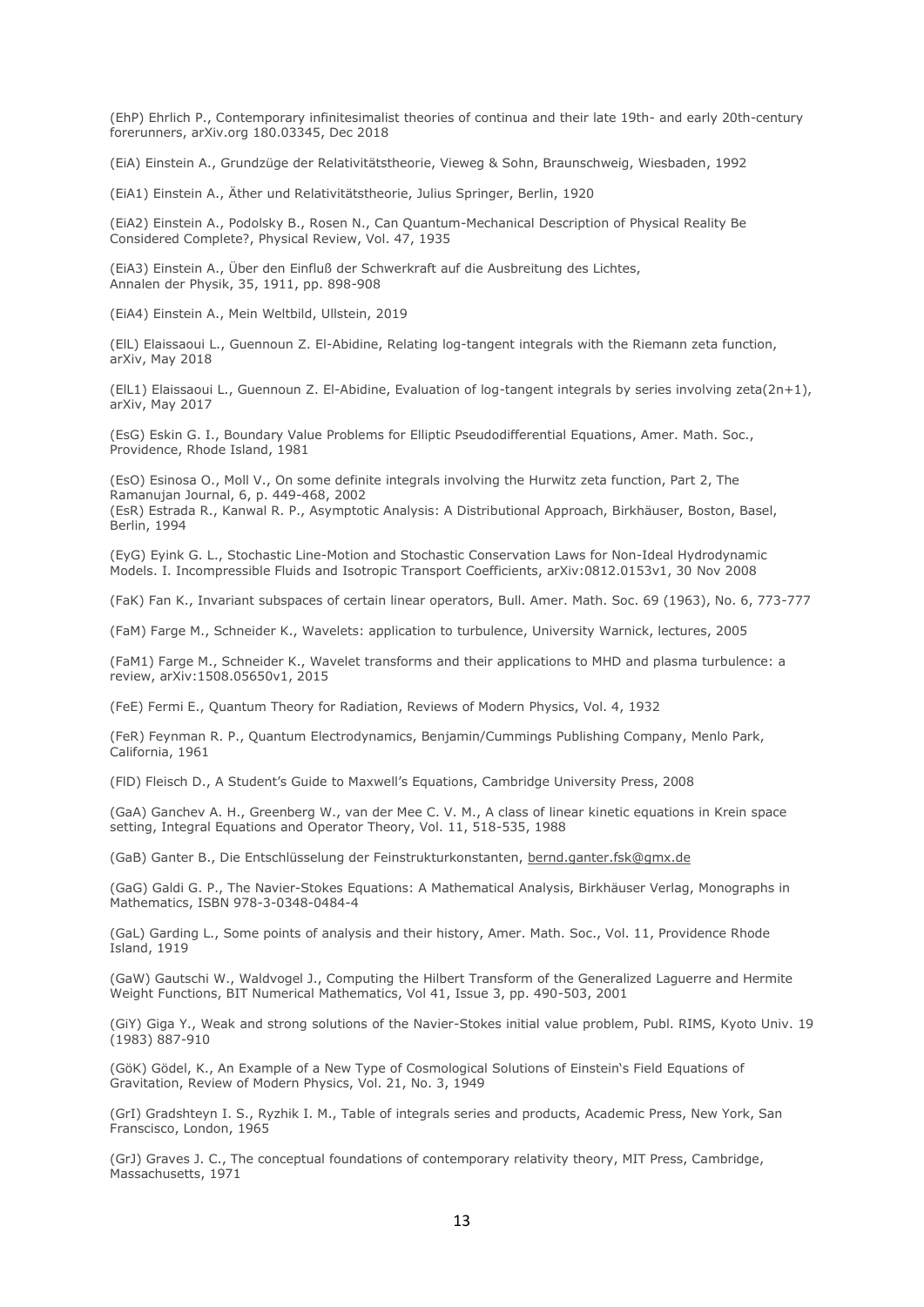(GuR) Gundersen R. M., Linearized Analysis of One-Dimensional Magnetohydrodynamic Flows, Springer Tracts in Natural Philosophy, Vol 1, Berlin, Göttingen, Heidelberg, New York, 1964

(HaE) Haidemenakis E. D., Physics of Solids in Intense Magnetic Fields, Plenum Press, New York, 1969

(HaG) Hardy G. H., Riesz M., The general theory of Dirichlet's series, Cambridge University Press, Cambridge, 1915

(HaJ) Havil J., Gamma, exploring euler's constant, Princeton University Press, Princeton and Oxford, 2003

(HaJ1) Hartle J. B., Hawking S. W., Wave function of the Universe, Physical Review, D, Vol. 28, No. 12, 1983

(HaR) Hamilton R. S., Non-singular solutions of the Ricci flow on three-manifolds, Com. Anal. and Geometry, Vol. 7, No. 4, pp. 695-729, 1999

(HaR1) Hamilton R. S., Three manifolds with positive Ricci curvature, Lour. Diff. Geom. 17, pp. 255-306, 1982

(HaS) Hawking S. W., Penrose R., The Singularities of Gravitational Collapse and Cosmology, The Royal Society, Vol. 314, Issue 1519, 1970

(HaS1) Hawking S. W., Particle Creation by Black Holes, Commun. Math. Phys. 43, 199-220, 1975

(HeB) Helffer B., Nier F., Hypoelliptic Estimates and Spectral Theory for Fokker-Planck Operators and Witten Laplacians, Springer, Berlin, Heidelberg, New York, 2000

(HeJ) Heywood J. G., Walsh O. D., A counter-example concerning the pressure in the Navier-Stokes equations, as  $t \rightarrow 0^+$ , Pacific Journal of Mathematics, Vol. 164, No. 2, 351-359, 1994

(HeM) Heidegger M., Holzwege, Vittorio Klostermann, Frankfurt a. M., 2003

(HeW) Heisenberg W., The Principles Of The Quantum Theory, University of Chicago Press, 1930

(HiP) Higgs P. W., Spontaneous Symmetry Breakdown without Massless Bosons, Physical Review, Vol. 145, No 4, p. 1156-1162, 1966

(HoA) Horvath A. G., Semi-indefinite-inner-product and generalized Minkowski spaces, arXiv

(HoE) Hopf E., Ergodentheorie, Springer-Verlag, Berlin, Heidelberg, New York, 1070

(HoM) Holschneider M., Wavelets, An Analysis Tool, Clarendon Press, Oxford, 1995

(HuA) Hurwitz A., Über einen Satz des Herrn Kakeya, Zürich, 1913

(IvV) Ivakhnenko, V. I., Smirnow Yu. G., Tyrtyshnikov E. E., The electric field integral equation: theory and algorithms, Inst. Numer. Math. Russian of Academy Sciences, Moscow, Russia

(IwC) Iwasaki C., A Representation of the Fundamental Solution for the Fokker–Planck Equation and Its Application, Fourier Analysis Trends in Mathematics, 211–233, Springer International Publishing, Switzerland, 2014

(JoF) John F., Formation of singularities in elestic waves, Lecture Notes in Phys., Springer-Verlag, 190-214, 1984

(KaD) Karp D., Sitnik S. M., Log-convexity and log-concavity of hypergeometric-like functions, J. Math. Anal. Appl. 364, 384-394, 2010

(KaD1) Kazanas D., Cosmological Inflation: A Personal Perspective, Astrophys. Space Sci. Proc., (2009) 485- 496

(KaM) Kaku M., Introduction to Superstrings and M-Theory, Springer-Verlag, New York, Inc., 1988

(KaM1) Kac M., Probability methods in some problems of analysis and number theory, Bull. Am. Math. Soc., 55, 641-655, (1949)

(KeL) Keiper J. B., Power series expansions of Riemann's Zeta function, Math. Comp. Vol 58, No 198, (1992) 765-773

(KiA) Kirsch A., Hettlich F., The Mathematical Theory of Time-Harmonic Maxwell´s Equations, expansion-, integral-, and variational methods, Springer-Verlag, Heidelberg, New York, Dordrecht, London, 2015

(KiA1) Kiselev A. P., Relatively Undistorted Cylindrical Waves Depending on Three Spacial Variables, Mathematical Notes, Vol. 79, No. 4, 587-588, 2006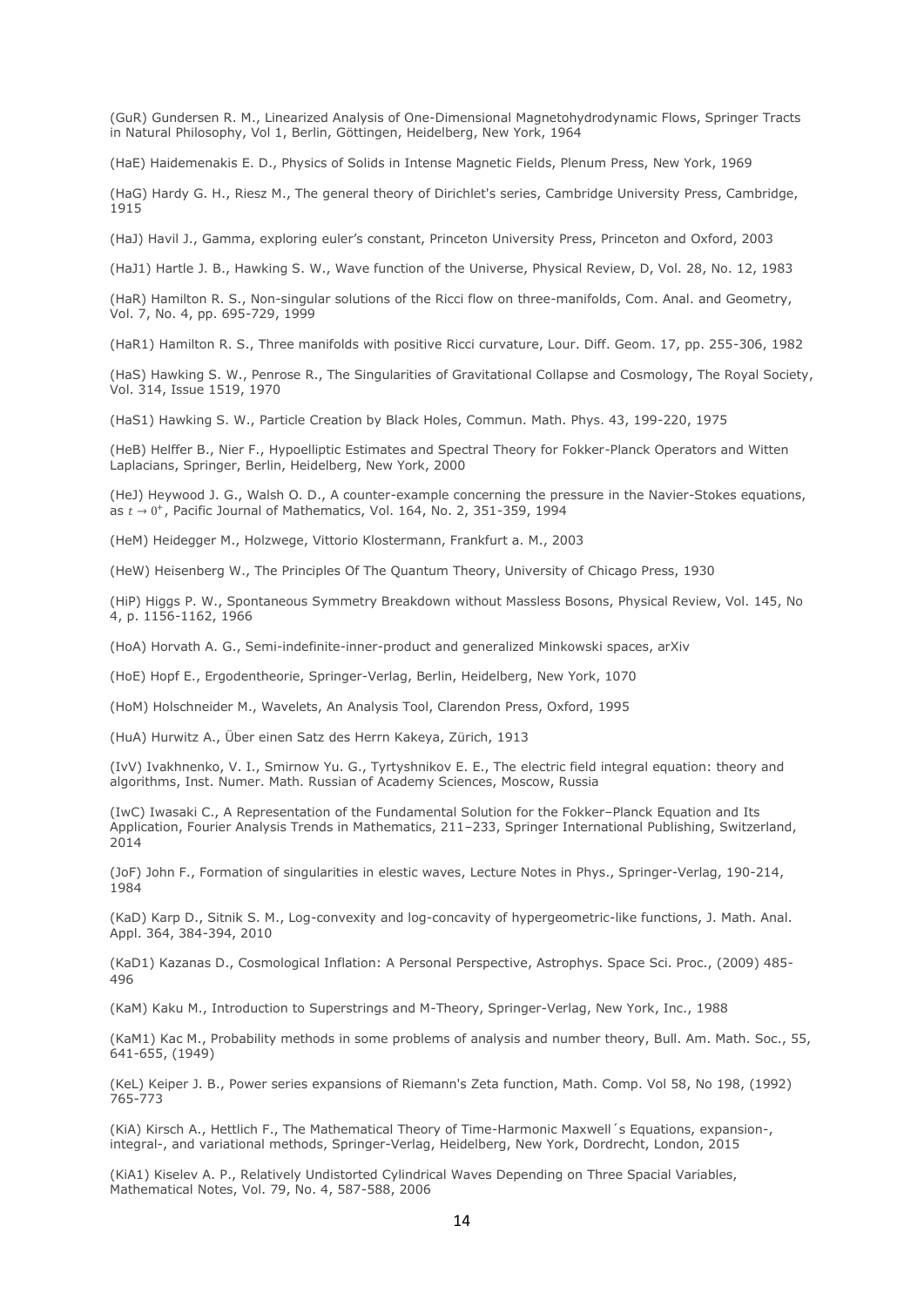(KiC) Kittel C., Introduction to Solid State Physics, Wiley, New Delhi, 2015 (KlB) Kleiner B., Lott J., Notes on Perelman's papers, Mathematics ArXiv

(KiH) Kim H., Origin of the Universe: A Hint from Eddington-inspired Born-Infeld gravity, Journal of the Korean Physical Society, Vol. 65, No. 6, pp. 840-845, 2014

(KlS) Klainermann S., Rodnianski, Regularity and geometric properties of solutions of the Einstein-Vacuum equations, Journées équations aux dérivées partielles, No. 14, p. 14, 2002

(KlS1) Klainerman S., Nicolò, The Evolution Problem in General Relativity, Birkhäuser, Boston, Basel, Berlin, 1950

(KlS2) Klainerman S., Remarks on the global Sobolev inequalities in Minkowski space, Comm. Pure. Appl. Math., 40, 111-117, 1987

(KlS3) Klainerman S., Uniform decay estimates and the Lorentz invariance of the classical wave equation, Comm. Pure Appl. Math., 38, 321-332, 1985

(KnA) Kneser A., Das Prinzip der kleinsten Wirkung von Leibniz bis zur Gegenwart, B. G. Teubner, Leipzig, Berlin, 1928

(KoA) Kolmogoroff A., Une contribution à l'étude de la convergence des séries de Fourier, Fund. Math. Vol. 5, 484-489

(KoH) Koch H., Tataru D., Well-poseness for the Navier-Stokes equations, Adv. Math., Vol 157, No 1, 22-35, 2001

(KoJ) Korevaar J., Distributional Wiener-Ikehara theorem and twin primes, Indag. Mathem. N. S., 16, 37-49, 2005

(KoV) Kowalenko V., Frankel N. E., Asymptotics for the Kummer Function of Bose Plasmas, Journal of Mathematical Physics 35, 6179 (1994)

(KrA) Krall A. M., Spectral Analysis for the Generalized Hermite Polynomials, Trans. American Mathematical Society, Vol. 344, No. 1 (1994) pp. 155-172

(KrK) Krogh K., Origin of the Blueshift in Signals from Pioneer 10 and 11, [astro-ph/0409615](https://arxiv.org/abs/astro-ph/0409615)

(KrR) Kress R. Linear Integral Equations, Springer-Verlag, Berlin, Heidelberg, New York, London, Paris, Tokyo, Hong Kong, 1941

(KrR1) Kraußhar R. S., Malonek H. R., A charachterization of conformal mappings in  $R<sup>4</sup>$  by a formal differentiability condition, Bulletin de la Societè Royale de Liège, Vol. 70, Vol. 1, 35-49, 2001

(LaC) Lanczos C., The variational principles of mechanics, Dover Publications Inc., New York, 1970

(LaC1) Langenhof C. E., Bounds on the norm of a solution of a general differential equation, Proc. Amer. Math. Soc., 8, 615-616, 1960

(LaE) Landau E., Die Lehre von der Verteilung der Primzahlen, Vol 1, Teubner Verlag, Leipzig Berlin, 1909

(LaE1) Landau E., Über die zahlentheoretische Function  $\varphi(n)$  und ihre Beziehung zum Goldbachschen Satz, Nachrichten von der Gesellschaft der Wissenschaften zu Göttingen, Mathematisch-Physikalische Klasse, Vol 1900, p. 177-186, 1900

(LaE2) Landau E., Die Lehre von der Verteilung der Primzahlen, Vol. 2, Teubner Verlag, Leipzig Berlin, 1909

(LaE3) Landau E., Über eine trigonometrische Summe, Nachrichten von der Gesellschaft der Wissenschaften zu Göttingen, Mathematisch-Physikalische Klasse, 1928, p. 21-24

(LaE4) Landau E. Vorlesungen über Zahlentheorie, Erster Band, zweiter Teil, Chelsea Publishing Company, New York, 1955

(LaE5) Landau E., Die Goldbachsche Vermutung und der Schnirelmannsche Satz, Nachrichten von der Gesellschaft der Wissenschaften zu Göttingen, Math.-Phys. Klasse, 255-276, 1930

(LaE6) Landau E., Über die Fareyreihe und die Riemannsche Vermutung, Göttinger Nachrichten (1932), 347-352

(LaG) Lachaud G., Spectral analysis and the Riemann hypothesis, J. Comp. Appl. Math. 160, pp. 175190, 2003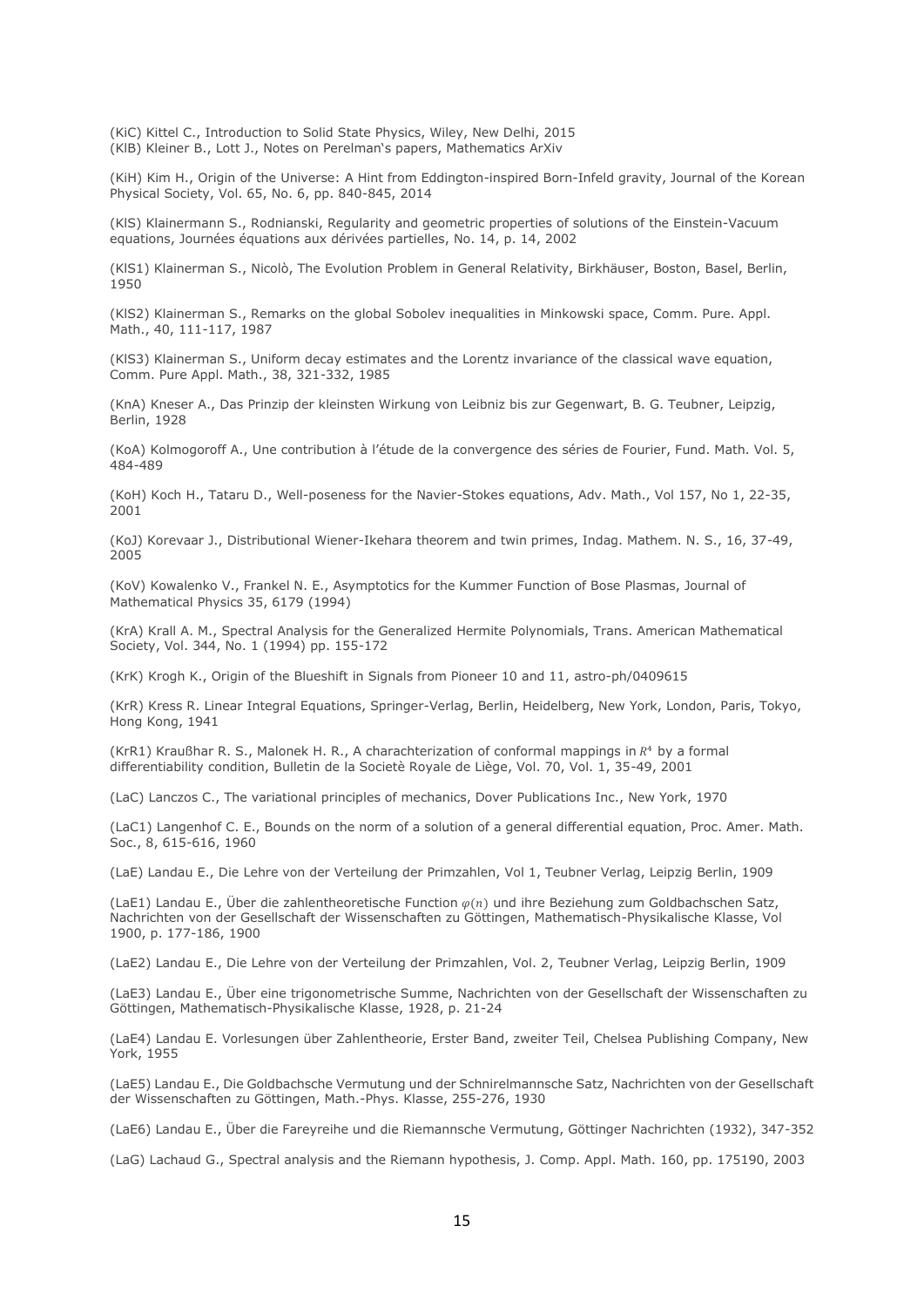(LaJ) An Elementary Problem Equivalent to the Riemann Hypothesis, https://arxiv.org

(LeN) Lebedev N. N., Special Functions and their Applications, translated by R. A. Silverman, Prentice-Hall, Inc., Englewood Cliffs, New York, 1965

(LeN1) Lerner N., A note on the Oseen kernels, in Advances in Phase Space Analysis of Partial Differential Equations, Siena, pp. 161-170, 2007

(LeP) LeFloch P. G., Ma Y., The global nonlinear stability of Minkowski space, arXiv: 1712.10045v1, 28 DEc 2017

(LiI) Lifanov I. K., Poltavskii L. N., Vainikko G. M., Hypersingular Integral Equations and their Applications, Chapman & Hall/CRC, Boca Raton, London, New York, Washington, D. C., 2004

(LiI1) Lifanov I. K., Nenashaev A. S., Generalized Functions on Hilbert Spaces, Singular Integral Equations, and Problems of Aerodynamics and Electrodynamics, Differential Equations, Vol. 43, No. 6, pp. 862-872, 2007

(LiJ) Linnik J. V., The dispersion method in binary additive problems, American Mathematical Society, Providence, Rhode Island, 1963

(LiP) Lions P. L., On Boltzmann and Landau equations, Phil. Trans. R. Soc. Lond. A, 346, 191-204, 1994

(LiP1) Lions P. L., Compactness in Boltzmann's equation via Fourier integral operators and applications. III, J. Math. Kyoto Univ., 34-3, 539-584, 1994

(LiX) Li Xian-Jin, The Positivity of a Sequence of Numbers and the Riemann Hypothesis, Journal of Number Theory, 65, 325-333 (1997)

(LoA) Lifanov I. K., Poltavskii L. N., Vainikko G. M., Hypersingular Integral Equations and Their Applications, Chapman & Hall/CRC, Boca Raton, London, New York, Washington, D. C. 2004

(LoJ) Long J. W., The Grad Student's Guide to Kant's Critique of Pure Reason, iUniverse, Bloomington, 2016

(LuL) Lusternik L. A., Sobolev V. J., Elements of Functional Analysis, A Halsted Press book, Hindustan Publishing Corp. Delhi, 1961

(MaJ) Mashreghi, J., Hilbert transform of  $log[f]$ , Proc. Amer. Math. Soc., Vol 130, No 3, p. 683-688, 2001

(MaJ1) Marsden J. E., Hughes T. J. R., Mathematical foundations of elasticity, Dover Publications Inc., New York, 1983

(MeJ) Meiklejohn J. M. D., The Critique of Pure Reason, By Immanuel Kant, Translated by J. M. D. Meiklejohn, ISBN-13 978-1977857477, ISBN-10: 1977857477

(MeY) Meyer Y., Coifman R., Wavelets, Calderón-Zygmund and multilinear operators, Cambridge University Press, Cambridge, 1997

(MiJ) Milnor J., Morse Theory, Annals of Mathematical Studies, No. 51, Princeton University Press, Princeton, 963

(MiK) Miyamoto K., Fundamentals of Plasma Physics and Controlled Fusion, NIFS-PROC-48, Oct. 2000 (MiT) Mikosch T., Regular Variation, Subexponentiality and Their Application in Probability Theory, University of Groningen

(MoC) Mouhot C., Villani C., On Landau damping, Acta Mathematica, Vol. 207, Issue 1, p. 29-201, 2011

(MoJ) Morgan J. W., Tian G., Ricci Flow and the Poincare Conjecture, Mathematics ArXiv

(MoM) Morse M., Functional Topology and Abstract Variational Theory, Proc. N. A. S., 326-330, 1938

(NaC) Nasim C. On the summation formula of Voronoi, Trans. American Math. Soc. 163, 35-45, 1972

(NaP) Naselsky P. D., Novikov D. I., Noyikov I. D., The Physics of the Cosmic Microwave Background, Cambridge University Press, Cambridge, New York, Melbourne, Madrid, Cape Town, Singapore, Sao Paulo, 2006

(NaS) Nag S., Sullivan D., Teichmüller theory and the universal period mapping via quantum calculus and the  $H^{1/2}$  space on the circle, Osaka J. Math., 32, 1-34, 1995

(NeD) Neuenschwander D. E., Emmy Noether's Wonderful Theorem, The John Hopkins University Press, Baltimore, 2011

(NiJ) Nitsche J. A., lecture notes I, 3.1-3.18, Approximation Theory in Hilbert Scales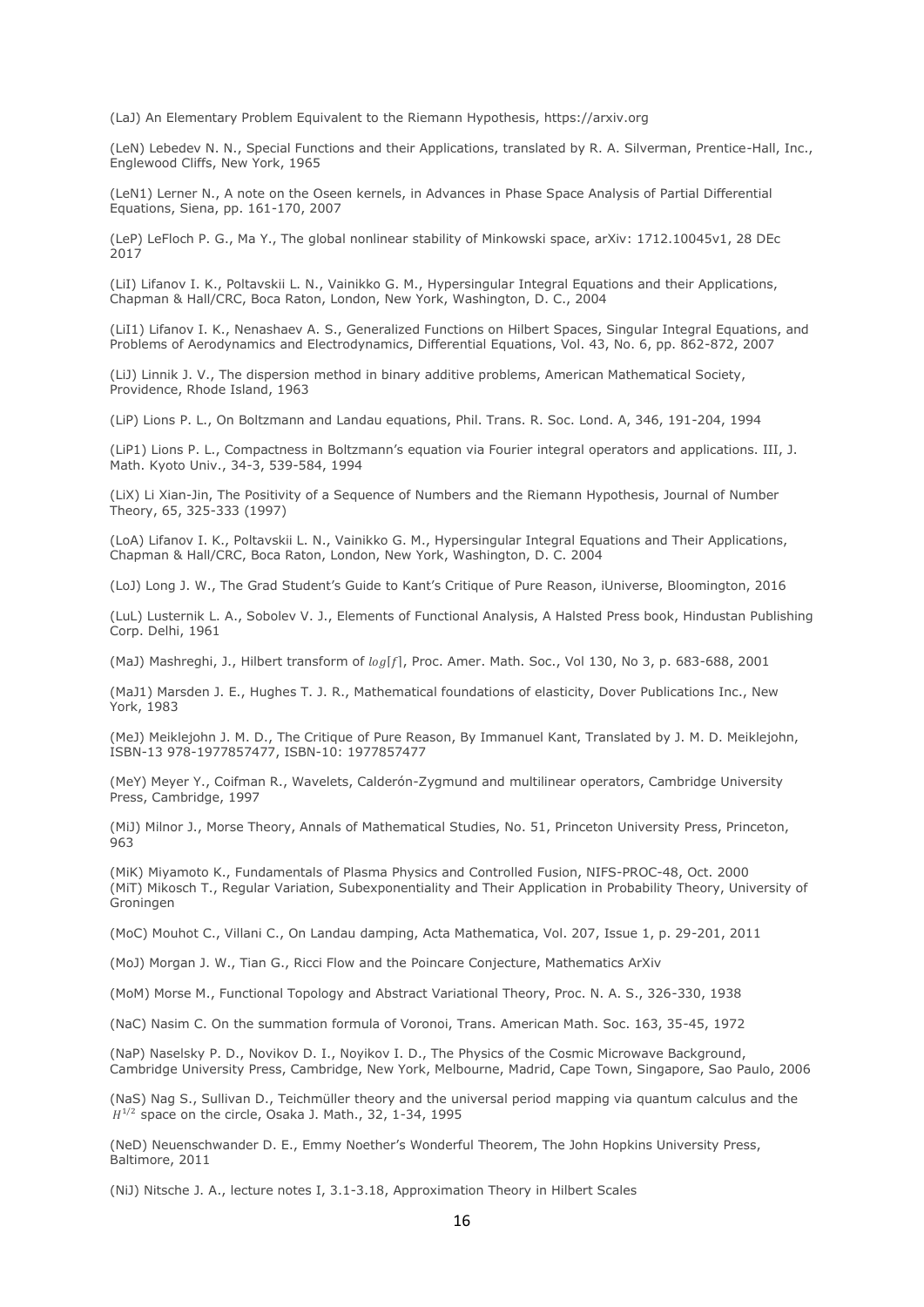(NiJ1) Nitsche J. A., lecture notes II, 4.1-4.8, Extensions and Generalizations

(NiJ2) Nitsche J. A., Direct Proofs of Some Unusual Shift-Theorems, Anal. Math. Appl., Gauthier–Villars, Montrouge, 1988, pp. 383–400

(NiJ3) Nitsche J. A., Free boundary problems for Stokes's flows and finite element methods, Equadiff. 6, 2006, pp. 327-332

(NiJ\*) Nitsche J. A., Direct Proofs of Some Unusual Shift-Theorems, Anal. Math. Appl., Gauthier-Villars, Montrouge, pp.383-400, 1988, Dedicated to Prof. Dr. Jacques L. Lions on His 60th Birthday

(NiJT) Nielsen J. T., Guffanti A., Sarkar S., Marginal evidence for cosmic acceleration from Type Ia supernovae, Sci. Rep. 6, 35596, doi: 10.1038/srep35596 (2016), nature.com/articles/srep35596

(NiN) Nielsen N., Die Gammafunktion, Chelsea Publishing Company, Bronx, New York, 1965

(ObF) Oberhettinger, Tables of Mellin Transforms, Springer-Verlag, Berlin, Heidelberg, New York, 1974

(OlF) Olver F. W. J., Asymptotics and special functions, Academic Press, Inc., Boston, San Diego, New York, London, Sydney, Tokyo, Toronto, 1974

(OlF1) Olver F. W. J., Lozier D. W., Boisvert R. F., Clark C. W., NIST Handbook of Mathematical Functions

(OlR) Oloff R., Geometrie der Raumzeit, Vieweg & Sohn, Braunschweig/Wiesbaden, 1999

(OsK) Oskolkov K. I., Chakhkiev M. A., On Riemann "Nondifferentiable" Function and the Schrödinger Equation, Proc. Steklov Institude of Mathemtics, Vol. 269, 2010, pp. 186-196

(OsH) Ostmann H.-H., Additive Zahlentheorie, erster Teil, Springer-Verlag, Berlin, Göttingen, Heidelberg, 1956

(PaY) Pao Y.-P., Boltzmann Collision Operator with Inverse-Power Intermolecular Potentials, Leopold Classic Library, 1974 (New York University, Courant Institute of Mathematical Sciences, Magneto-Fluid Dynamics Division)

(PeB) Petersen B. E., Introduction the the Fourier transform and Pseudo-Differential operators, Pitman Advanced Publishing Program, Boston, London, Melbourne, 1983

(PeM) Perel M., Gorodnitskiy E., Representations of solutions of the wave equation based on relativistic wavelet, arXiv:1205.3461v1, 2012

(PeO) Perron O., Die Lehre von den Kettenbrüchen, Volumes 1-2, Nabu Public Domain Reprint, copyright 1918 by B. G. Teubner in Leipzig

(PeR) Penrose R., Cycles of Time, Vintage, London, 2011

(PeR1) Peralta-Fabi, R., An integral representation of the Navier-Stokes Equation-I, Revista Mexicana de Fisica, Vol 31, No 1, 57-67, 1984

(PeR2) Penrose R., Structure of space-time, Batelle Rencontre, C. M. DeWitt and J. M. Wheeler, 1967

(PeR3) Penrose R., Zero rest mass fields including gravitation: asymptotic behaviours, Proc. Toy. Soc. Lond., A284, 159-203, 1962

(PeR4) Penrose R., The Emperor's New Mind: Concerning Computers, Minds, and the Laws of Physics, Oxford Univ. Press, 1989

(PeR5) Penrose R., Rindler W., Spinors and Space-Time, Cambridge University Press, Cambridge, 1984

(PhR) Phillips R., Dissipative operators and hyperbolic systems of partial differential equations, Trans. Amer. Math. Soc. 90 (1959), 193-254

(PiS) Pilipovic S., Stankovic B., Tauberian Theorems for Integral Transforms of Distributions, Acta Math. Hungar. 74, (1-2) (1997), 135-153

(PiS1) Pilipovic S., Stankovic B., Wiener Tauberian theorems for distributions, J. London Math. Soc. 47 (1993), 507-515

(PlJ) J. Plemelj, Potentialtheoretische Untersuchungen, B.G. Teubner, Leipzig, 1911

(PoE) Postnikov E. B., Singh V. K. Continuous wavelet transform with the Shannon wavelet from the point of view of hyperbolic partial differential equations, arXiv:1551.03082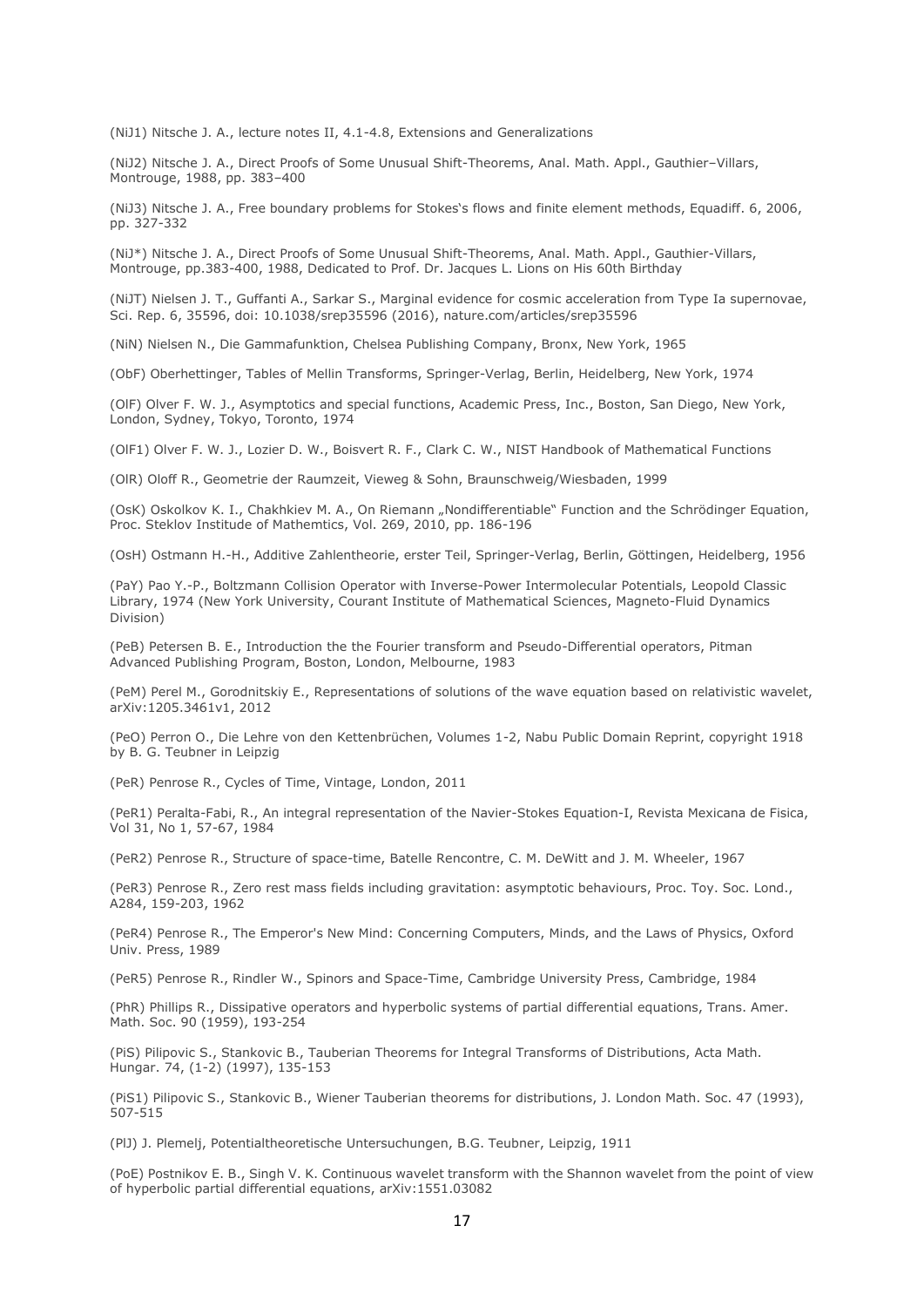(PoG) Polya G., Über Nullstellen gewisser ganzer Funktionen, Math. Z. 2 (1918) 352-383

(PoG1) Polya G., Über eine neue Weise bestimmte Integrale in der analytischen Zahlentheorie zu gebrauchen, Göttinger Nachr. (1917) 149-159

(PoG2) Polya G. Über die algebraisch-funktionentheoretischen Untersuchungn von J. L. W. V. Jensen, Det Kgl. Danske Videnskabernes Selskab., Mathematisk-fysiske Meddeleler. VII, 17, 1927

(PoG3) Polya G., Über Potenzreihen mit ganzzahligen Koeffizienten, Math. Ann. 77, 1916, 497-513

(PoG4) Polya G., Arithmetische Eigenschaften der Reihenentwicklung rationaler Funktionen, J. Reine und Angewandte Mathematik, 151, 1921, 1-31

(PoD) Pollack D., Initial Data for the Cauchy Problem in General Relativity, General Relativity Spring School 2015, Junior Scientist Andrejewski Days, March 22nd to April 4th, 2015, Brandenburg an der Havel, Germany

(PoP) Poluyan P., Non-standard analysis of non-classical motion; do the hyperreal numbers exist in the quantum-relative universe?

(PrK) Prachar K., Primzahlverteilung, Springer-Verlag, Berlin, Göttingen, Heidelberg, 1957

(RiB) Riemann B., Ueber die Darstellbarkeit einer Function durch eine trigonometrische Reihe, Abhandlungen der Königlichen Gesellschaft der Wissenschaften zu Göttingen, transcribed by D. R. Wilkins, 2000

(RiH) Risken H., The Fokker-Planck Equation, Methods of Solutions and Applications, Springer-Verlag, Berlin, Heidelberg, New York, 1996

(RoC) Rovelli C., Quantum Gravity, Cambridge University Press, Cambridge, 2004

(RoC1) Rovelli C., The Order of Time, Penguin Random House, 2018

(RoC2) Rovelli C., Reality is not what it seems, Penguin books, 2017

(RoC3) Rovelli C., Seven brief lessons on physics, Penguin Books, 2016

(RoJ) Roberts J. T., Leibniz on Force and Absolute Motion, Philosophy of Science, Vol 70, No 3, pp. 553-573, 2003

(RuB) Russel B., The Philosophy of Leibniz, Routledge, London, New York, paperback edition, 1992

(RuC) Runge C., Über eine Analogie der Cauchy-Riemannschen Differentialgleichungen in drei Dimensionen, Nach. v. d. Gesellschaft d. Wissenschaften zu Göttingen, Math-Phys. Klasse Vol 1992, 129-136, 1992

(RuM) Ruskai M. B., Werner E., Study of a Class of Regularizations of  $1/|x|$  using Gaussian Integrals, arXiv:math/990212v2

(RyG) Rybicki, G. B., Dawson's integral and the sampling theorem, Computers in Physics, 3, 85-87, 1989

(ScD) Sciama D. W., On The Origin of Inertia, Monthly Notices of the Royal Astronomical Society, Volume 113, Issue 1, 1953, pp. 34–42

(ScE) Schrödinger E., Statistical Thermodynamics, Dover Publications, Inc., New York, 1989

(ScE1) Schrödinger E., My View of the World, Ox Bow Press, Woodbridge, Connecticut, 1961

(ScE2) Schrödinger E., *What is Life?* and *Mind and Matter*, Cambridge University Press, Cambridge, 1967

(ScE3) Schrödinger E., Die Erfüllbarkeit der Relativitätsforderung in der klassischen Mechanik, Annalen der Physik, Vol. 382, 11, 1925, pp 325-336

(ScL) Scheffer L. K., Conventional Forces can Explain the Anomalous Acceleration of Pioneer 10, [gr-qc/0107092](https://arxiv.org/abs/gr-qc/0107092)

(ScP) Scott P., The Geometries of 3-Manifolds, Bull. London Math. Soc., 15 (1983), 401-487

(SeA) Sedletskii A. M., Asymptotics of the Zeros of Degenerated Hypergeometric Functions, Mathematical Notes, Vol. 82, No. 2, 229-237, 2007

(SeE) Seneta E., Regularly Varying Functions, Lecture Notes in Math., 508, Springer Verlag, Berlin, 1976

(SeH) Seifert H., Threlfall W., Variationsrechnung im Grossen, Chelsea Publishing Company, New York, 1951

(SeJ) Serrin J., Mathematical Principles of Classical Fluid Mechanics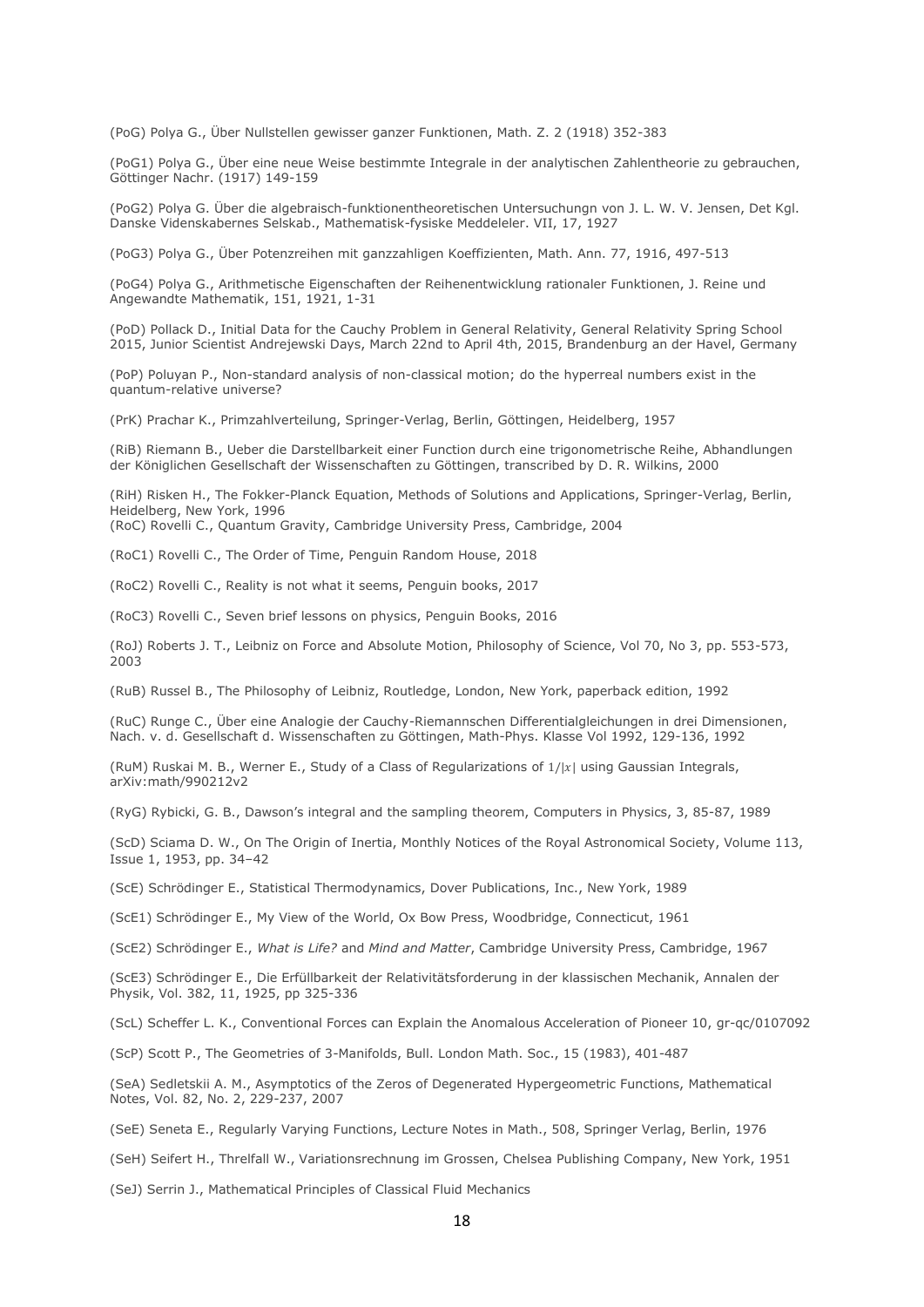(ShF) Shu F. H., Gas Dynamics, Vol II, University Science Books, Sausalito, California, 1992

(ShM) Scheel M. A., Thorne K. S., Geodynamics, The Nonlinear Dynamics of Curved Spacetime

(ShM1) Shimoji M., Complementary variational formulation of Maxwell s equations in power series form

(SiT) Sideris T., Formation of singularities in 3-D compressible fluids, Comm. Math. Phys., 101, 47-485, 1985

(SmL) Smolin L., Time reborn, Houghton Miflin Harcourt, New York, 2013

(SmL1) Smith L. P., Quantum Effects in the Interaction of Electrons With High Frequency Fields and the Transition to Classical Theory, Phys. Rev. 69 (1946) 195

(SoH) Sohr H., The Navier-Stokes Equations, An Elementary Functional Analytical Approach, Birkhäuser Verlag, Basel, Boston, Berlin, 2001

(StE) Stein E. M., Conjugate harmonic functions in several variables

(SoP) Sobolevskii P. E., On non-stationary equations of hydrodynamics for viscous fluid. Dokl. Akad. Nauk SSSR 128 (1959) 45-48 (in Russian)

(StE1) Stein E. M., Harmonic Analysis, Real-Variable Methods, Orthogonality, and Oscillatory Integrals, Princeton University Press, Princeton, New Jersey, 1993

(StR) Streater R. F., Wightman A. S. PCT, Spin & Statistics, and all that, W. A. Benjamin, Inc., New York, Amsterdam, 1964

(SuL) Susskind L., Friedman A., Special relativity and classical field theory, Basic Books, New York, 2017

(SzG) Szegö, G., Orthogonal Polynomials, American Mathematical Society, Providence, Rhode Island, 2003

(TaM) Tajmar M., de Mantos C. J., Coupling of Electromagnetism and Gravitation in the Weak Field Approximation, <https://arxiv.org/>

(ThW) Thurston W. P., Three Dimensional Manifolds, Kleinian Groups and Hyperbolic Geometry, Bulletin American Mathmematical society, Vol 6, No 3, 1982

(TiE) Titchmarsh E. C., The theory of the Riemann Zeta-function, Clarendon Press, London, Oxford, 1986

(ToV) Toth V. T., Turyshev S. G., The Pioneer anomaly, seeking an explanation in newly recovered data[, gr](https://arxiv.org/abs/gr-qc/0603016)[qc/0603016](https://arxiv.org/abs/gr-qc/0603016)

(TrH) Treder H.-J., Singularitäten in der Allgemeinen Relativitätstheorie, Astron. Nachr. Bd. 301, H. 1, 9-12, 1980

(TsB) Al´Tsuler B. L., Integral form of the Einstein equations and a covariant formulation of the Mach´s principle, Soviet Physics Jetp, Vol. 24, No. 4, 1967

(UnA) Unzicker A., Einstein's Lost Key: How We Overlooked the Best Idea of the 20th Century, copyright 2015, Alexander Unzicker

(UnA1) Unzicker A., The Mathematical Reality, Why Space and Time are an Illusion, copyright 2020, Alexander Unzicker

(UnA2) Unzicker A., Jones S., Bankrupting Physics, How today's top scientists are gambling away their credibility, Palgrave Macmillan, 2013

(VaM) Vainberg M. M., Variational Methods for the Study of Nonlinear Operators, Holden-Day, Inc., San Francisco, London, Amsterdam, 1964

(VeG) Veneziano G., A simple/short introduction to pre-big-bang physics/cosmology, in "Erice 1997, Highlights of subnuclear physics" 364-380, talk given at conference: C97-08-26.2 p. 364-380

(VeW) Velte W., Direkte Methoden der Variationsrechnung, B. G. Teubner, Stuttgart, 1976

(ViI) Vinogradov I. M., The Method of Trigonometrical Sums in the Theory of Numbers, Dover Publications Inc., Minelola, New York 2004

(ViI1) Vinogradov, I. M., Representation of an odd number as the sum of three primes, Dokl. Akad. Nauk SSSR 15, 291-294 (1937)